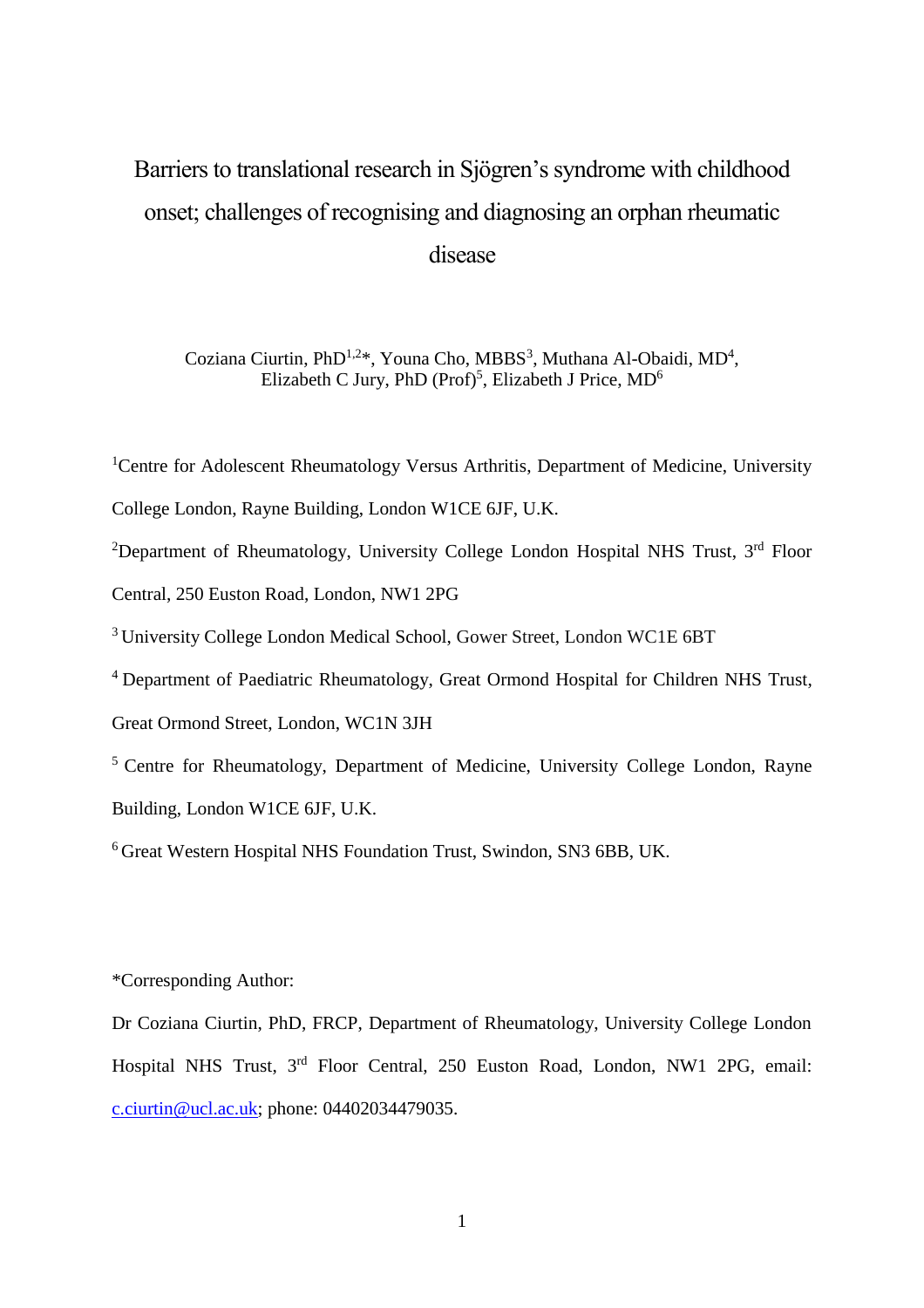**Keywords:** Sjӧgren's syndrome with childhood onset, diagnosis, classification, age-related differences in clinical presentation, unmet clinical and research needs

#### **Key messages:**

- Sjӧgren's syndrome with childhood onset is an under-recognised and under-diagnosed autoimmune rheumatic disease
- Little is known about the natural history of Sjögren's syndrome with childhood onset
- The diagnosis of Sjögren's syndrome in children is delayed, because children less frequently report dryness
- There are no validated classification criteria for Sjögren's syndrome with childhood onset
- There are recognised differences in clinical presentation in childhood vs. adult onset Sjögren's syndrome; however, the long-term outcome of the childhood phenotype is not known
- There are no evidence-based treatment strategies for Sjӧgren's syndrome with childhood onset

#### **Abstract**

Sjögren's syndrome (SS) was considered for many years a disease of adulthood, characterised by immune infiltration of exocrine glands, leading to dryness, which is a cardinal symptom. More recently, it became apparent that although the disease in very rare in children, the clinical presentation differs from adults, posing significant challenges in recognising, diagnosing and classifying patients with SS with childhood onset. This viewpoint explores comparatively classification criteria for children (not validated) and adults with SS, as well as differences in clinical presentation in childhood vs adult onset SS, offering arguments and suggestions about how we can improve the diagnosis of SS in children. A review of the role of medical history and clinical assessment, serology, glandular function assessment and imaging, as well as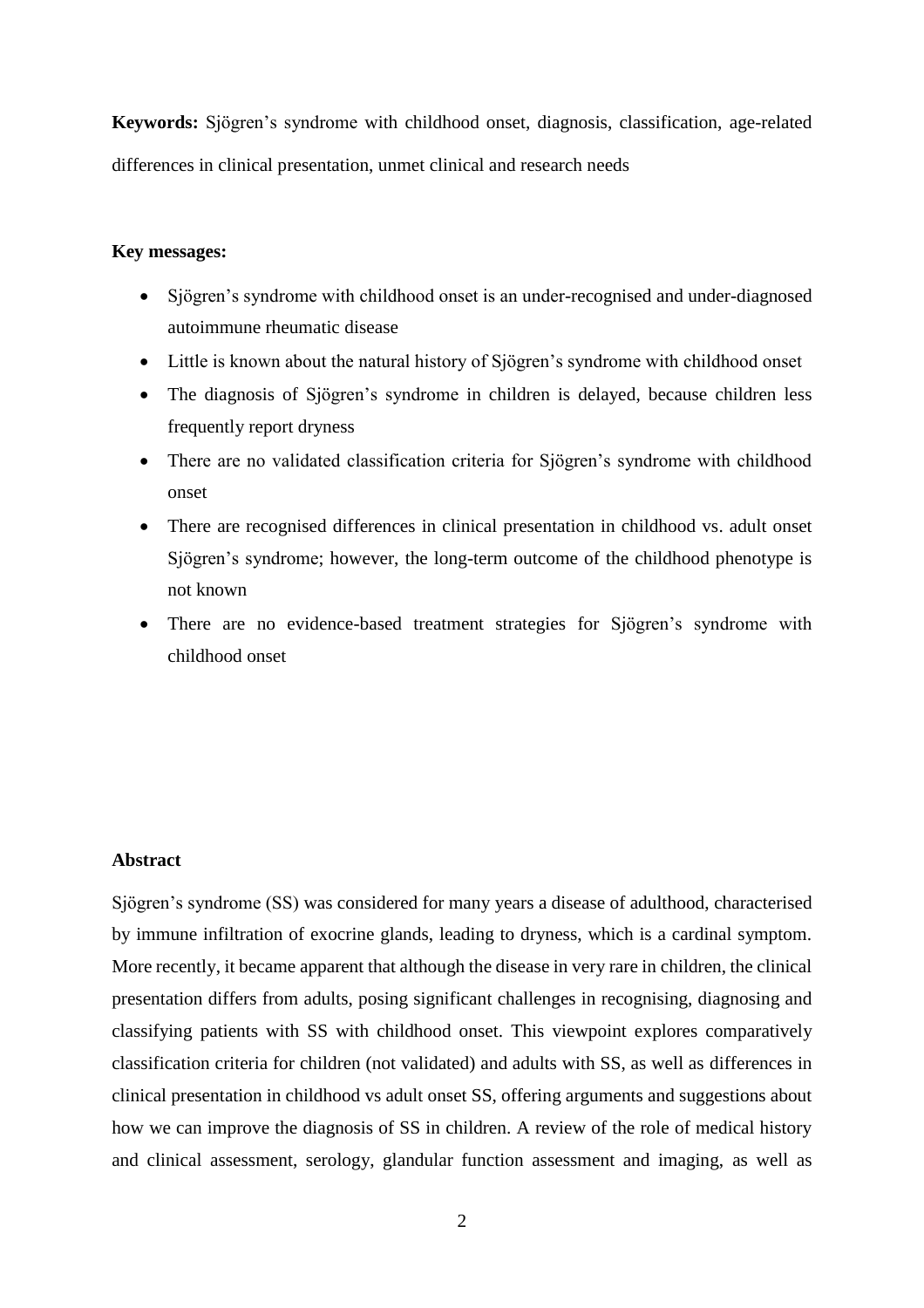salivary and lachrymal gland biopsy in diagnosis of SS children is included, along with suggestions about further research and registry data collection required to address the unmet needs of these patients.

#### **Introduction**

Sjӧgren's syndrome (SS) is an autoimmune rheumatic disease (ARD) characterised by chronic lymphocytic infiltration of the exocrine glands leading to dryness, which is considered the central symptom of the disease (1). The true prevalence of SS is unclear because of various classification criteria and study methodology used, but ranging from 2.48-20.1 patients per 10,000 inhabitants according to a recent meta-analysis (2).(3). However, the variability of SS manifestations in different patients, particularly related to their disease onset within paediatric versus adult age, is reflected in the difficulty of developing universally applicable classification criteria.

SS is better described in adults. The estimated prevalence in the adult general population is  $0.09$  to  $1.6\%$   $(4, 5)(6)(7)$ . If the disease onset is before 18 years of age, patients are described as juvenile SS or childhood SS. There are almost no epidemiological data in the paediatric population, in which the disease is considered extremely rare (8).

In approximately a third of patients, SS is associated with systemic manifestations, which more commonly include arthritis, vasculitis, anaemia and other haematological features, as well as lymphocytic interstitial pneumonia, renal tubular acidosis, cerebellar ataxia and neuropathy(9). In the adult population, SS is the ARD associated with the highest risk of lymphoma (15-20 fold increase compared to the general population), with 5-10% of SS patients developing lymphoma in their lifetime(10). The diagnosis of SS in children is often delayed, because children less frequently report dryness and commonly present with non-specific extraglandular features suggestive of other ARDs (11). The long-term outcome of SS in the paediatric population is not known and there are currently no clinical trials in this patient population.

The pathogenesis of SS is multifactorial and believed to involve an environmental trigger such as a viral infection in a genetically susceptible individual (1). Adult onset SS most commonly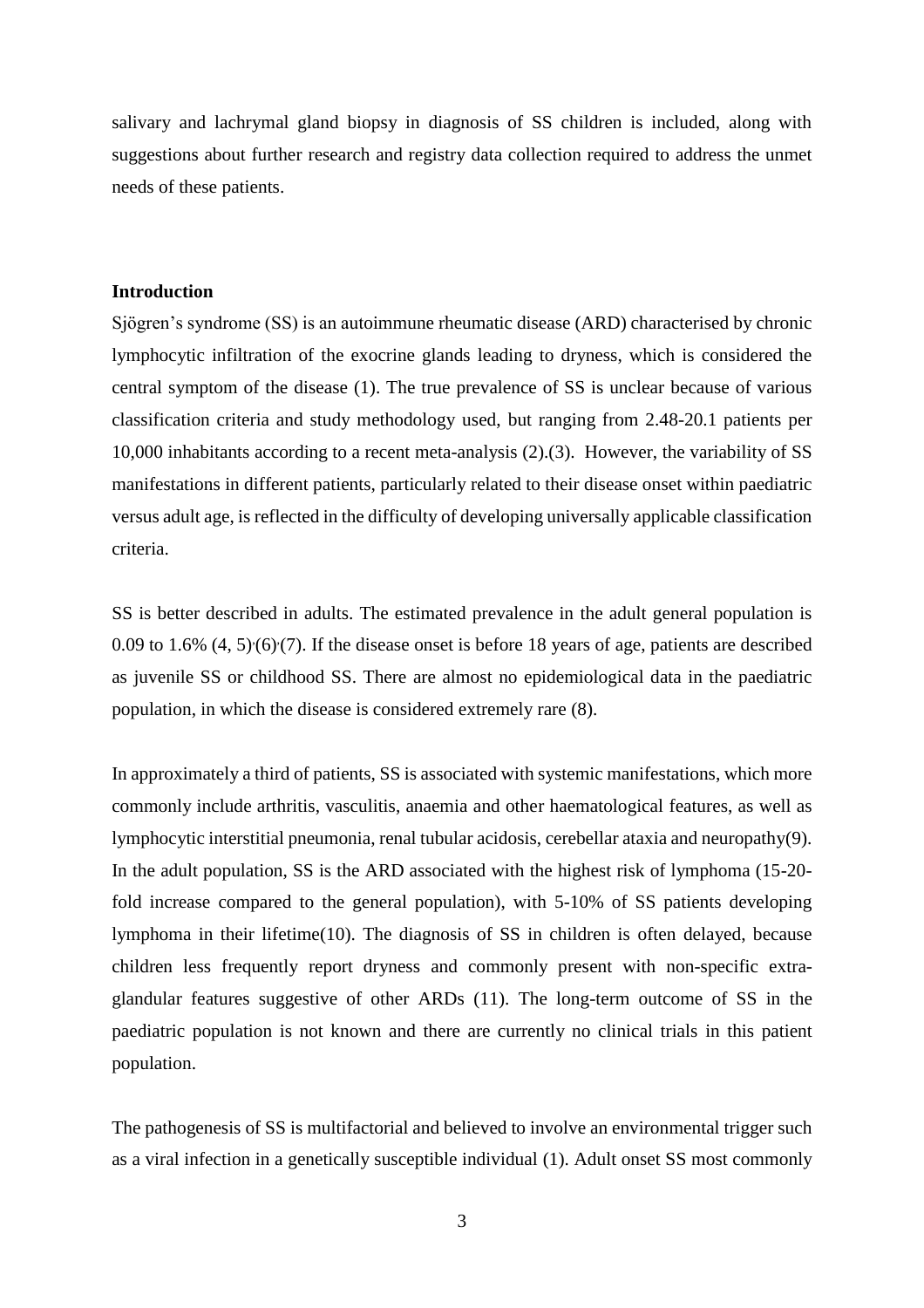occurs in the  $4<sup>th</sup>$  and  $5<sup>th</sup>$  decades of life (12). Although rare in children and adolescents, childhood SS has gradually been recognised as a distinct clinical phenotype, with a mean age of onset between 9-12 years, according to various cohorts (13, 14) and characterised, as in the adult population, by a female predominance (6-7:1 in children (8) compared to 9-16:1 in adults  $(15, 16)$ ).

Several large SS patient cohorts have been established in the last few years, including the UK Primary Sjögren's syndrome registry (UKSSR), which only captures patients older than 18 years at diagnosis (17). It is important to recognise that some of the adult patients diagnosed with SS during childhood may not fulfil the classification criteria for adult onset SS when they turn 18; and therefore, they will not be captured by the existent adult registries. In addition, if these patients fulfil classification criteria later in life and are included in adult registries then, they are unlikely to be recognised as SS with childhood-onset.

Diagnosing SS accurately is challenging, as many of the clinical manifestations are commonly encountered in other ARDs, and there are no gold standard diagnostic tests. In addition, the natural course of the disease is not well characterised in children and adolescents due to the lack of large longitudinal observational studies. Therefore, expert clinical opinion remains the gold standard diagnostic criteria for childhood SS.

The aim of this viewpoint is to evaluate the existing knowledge on the clinical, serological and imaging features of childhood SS and discuss the challenges for adequate recognition and timely diagnosis of SS in children and adolescents, as well as the existent barriers to translational research. The evaluation of current treatment strategies in childhood SS is beyond the purpose of this review as none of the treatment strategies are evidence-based in this patient population.

# **Classification criteria for Sjӧgren's syndrome in adults compared to children and adolescents**

In an effort to improve early recognition and diagnosis of SS in adults, 16 different classification criteria for adult onset SS have been proposed between 1965-2016(18). The American-European Consensus Group (AECG) criteria, revised in 2002 (shown in Table 1),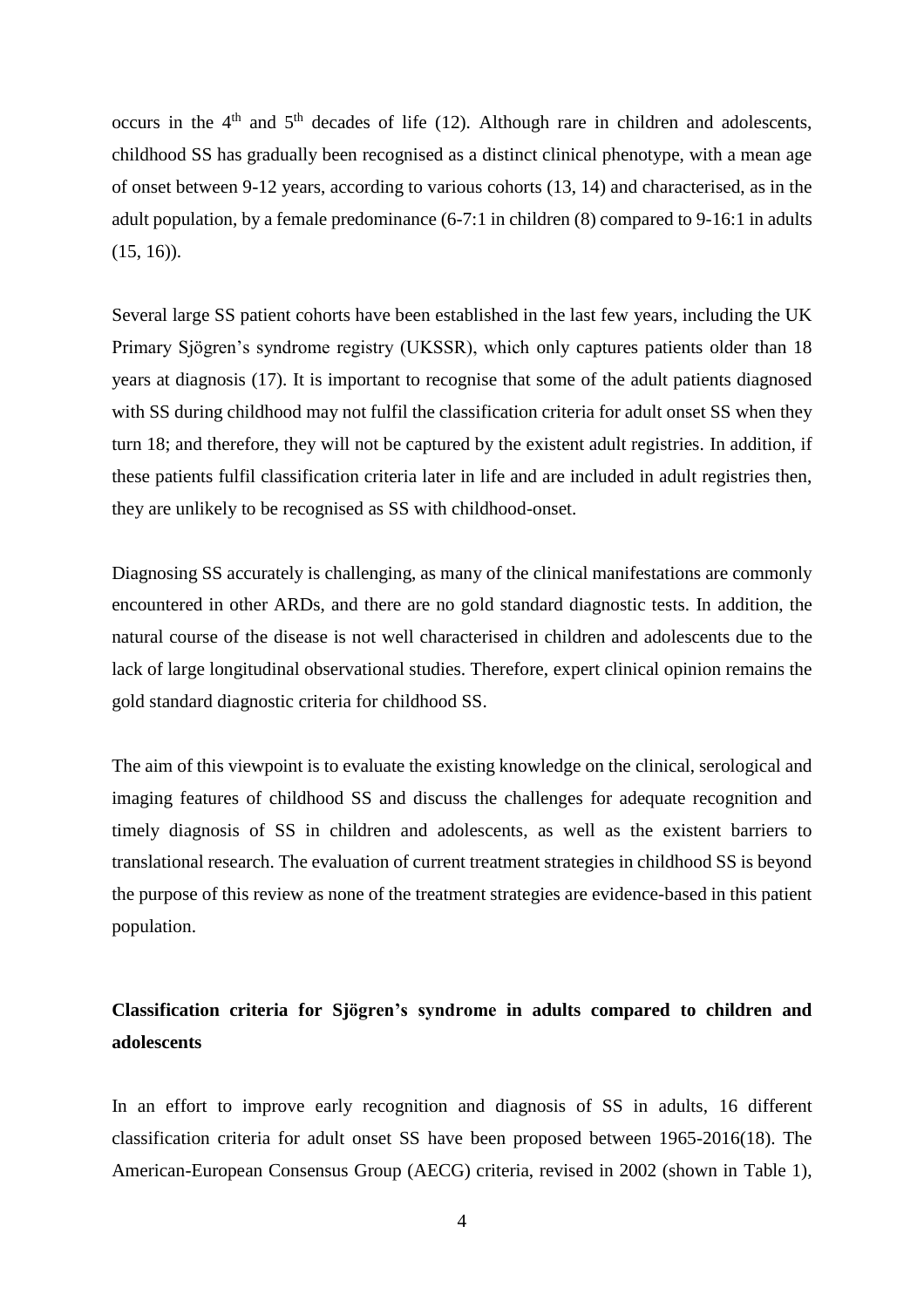have been validated in adults with SS. They include 6 domains of assessment, comprising clinical, functional, serological and histopathological criteria for SS classification (19).

More recently, Shiboski et al.(9) developed a data-driven consensus classification criteria, the 2016 ACR/EULAR criteria, which comprise 5 assessment items which are weighted differently (Table 1). To fulfil the ACR/EULAR classification criteria, a patient must score at least 4 as a sum of the weights assigned to each positive item.

A study comparing the performance of AECG and ACR/EULAR criteria has found that more patients fulfilled the ACR/EULAR (n=125/290, 43.1%) than AECG classification criteria (n=114/290, 39.3%)(20). All patients that met the AECG criteria also met the ACR/EULAR criteria, while 11 (3.8%) SS patients met only the ACR/EULAR criteria. In comparison to the AECG, the ACR/EULAR classification criteria offered higher sensitivity, and also captured more SS patients with early disease and systemic features.

It is increasingly recognised that SS with childhood onset can be easily underdiagnosed or misdiagnosed using the currently available classification criteria for adult SS. These criteria are not suitable for use in paediatric patients as their sensitivity is unacceptably low for this cohort of patients (21). Many case studies of juvenile SS have highlighted that sicca features are rarer in children whereas systemic and non-specific clinical manifestations are more frequent (13, 22).Typical serological findings such as the presence of anti-SSA/SSB and rheumatoid factor may be a late feature of disease in childhood SS and may be absent on initial presentation(8). Hence, diagnosis of SS in children can be challenging using the classification criteria validated in adults; therefore, SS with childhood onset is diagnosed based on the clinical expertise of the paediatric rheumatologist.

Bartunkova and colleagues proposed a set of criteria for the diagnosis of SS in children more than 20 years ago, but these have not been validated(23) (Table 1). Houghton and colleagues (21) compared the AECG adult criteria and the proposed pediatric criteria in a group of six patients and 128 cases found in the literature. The adult criteria were fulfilled by 14% of their cases and 39% of pediatric cases published in the literature, whereas the proposed pediatric criteria were fulfilled by 71% of the local cases and 76% of the reported pediatric cases (when compared with the gold standard of pediatric rheumatologist clinical diagnosis). The proposed paediatric classification criteria have yet to be validated (23). The Japanese Paediatric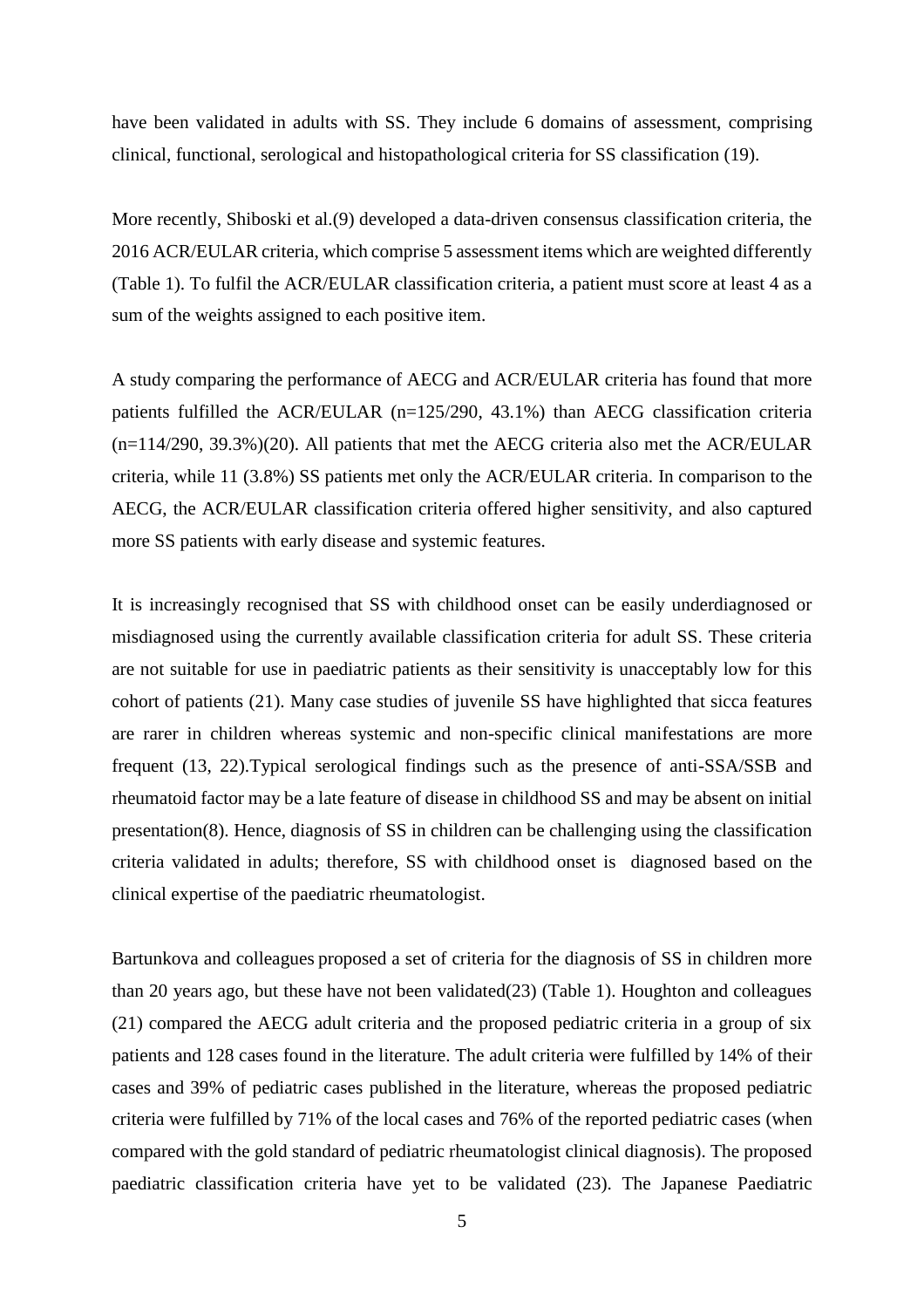Sjögren's syndrome Study Group has developed new criteria for diagnosis of SS in pediatric patients (Table 1). Despite preliminary research suggesting higher sensitivity for diagnosis of SS with childhood onset, they have not been implemented widely (24).

More recently, Yokogawa et al. (22) retrospectively compared their patients with juvenile vs. adult onset SS and evaluated the applicability of existing criteria for diagnosis of juvenile onset SS. They proposed a child-specific modification which included the addition of parotitis as an objective item of salivary involvement for both the AECG (25) and Japanese criteria (26), and as an alternative to the ocular surface staining in the ACR criteria (27). They also reduced the threshold for focus score positivity to  $>0$  foci/4mm<sup>2</sup> in light of their findings on comparative histological analysis of labial salivary gland biopsies from children with SS and age matched controls (28). With these modifications, the diagnostic criteria performed better, identifying up to 85% of patients.

#### **Differences in clinical presentation in childhood vs adult onset Sjögren's syndrome**

How SS presents in an individual can vary widely in terms of both the degree of severity and the nature of the clinical presentation, variation that seems to be at least partially influenced by the age at disease onset (29, 30), as well as ethnicity (31). Childhood and adult SS have notable differences in the clinical manifestations. Compared to adult SS patients, the majority of studies found that paediatric SS patients had a lower incidence of sicca symptoms and presented more commonly with parotitis, systemic symptoms and extra-glandular manifestations (13, 22). While efforts in stratifying adult SS patients based on clinical phenotype have been met with success (32, 33), there are no similar studies in pediatric patients.

### *Glandular features*

#### *Parotid gland involvement*

Recurrent parotitis or parotid enlargement has been repeatedly reported as one of the commonest presenting features in children with SS (8, 13, 22). However, isolated parotitis is a frequent finding in childhood in the context of viral or bacterial infection, which is not clinically distinguishable from SS. Recurrence of parotitis should prompt further investigation for an underlying condition such as childhood SS. Schiffer et al.(34) reviewed twenty patients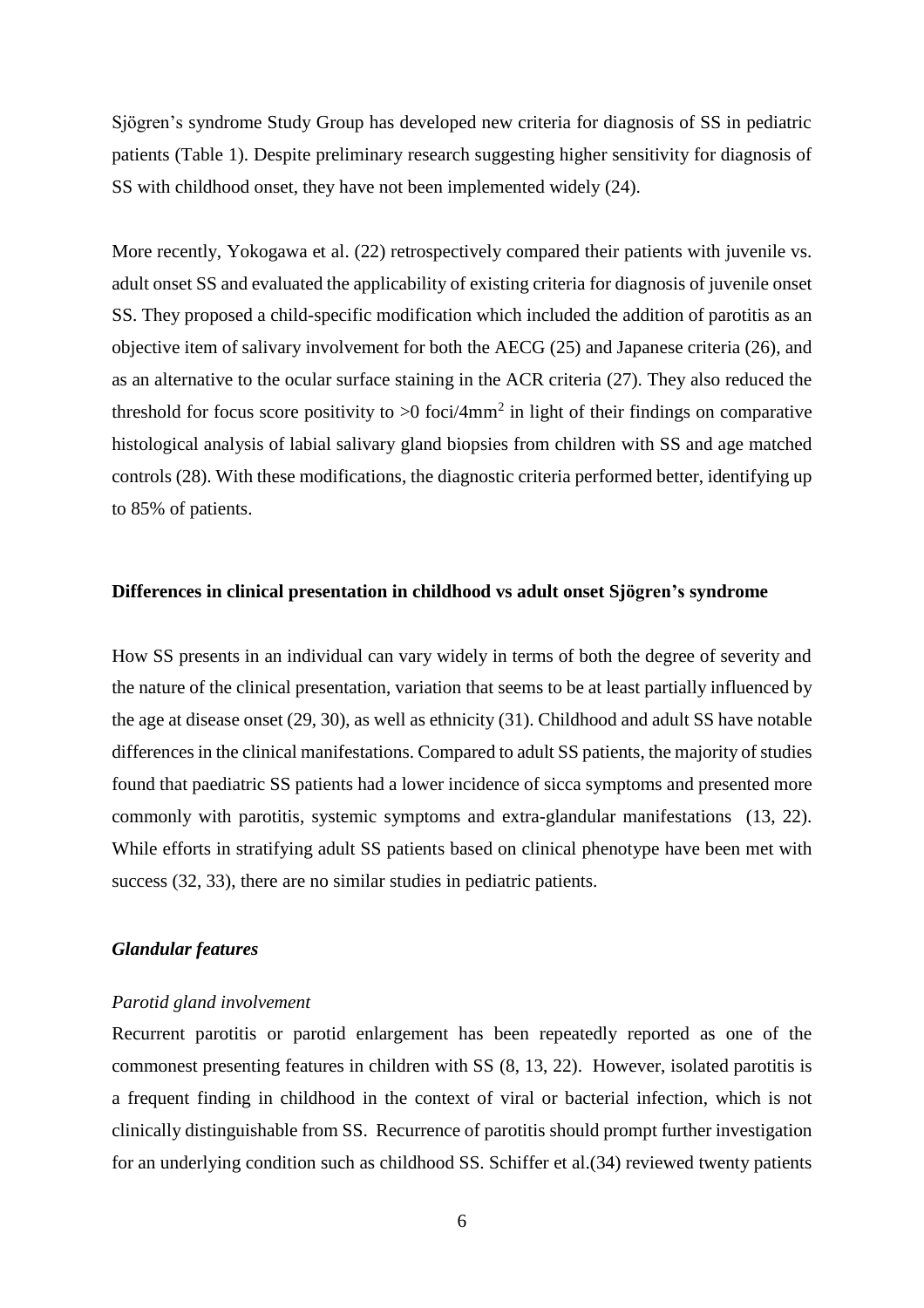of 3-17 years of age who presented with recurrent parotitis. Only two patients with parotitis (10%) met the AECG classification criteria for adult SS, while five patients (40%) met Bartunkova's proposed criteria for juvenile SS. Only 5/20 patients eventually received a diagnosis of juvenile SS based on clinical examination and serological testing (they all fulfilled either of both AECG and Bartunkova's proposed classification criteria). This suggests that SS is a relatively common diagnosis in children and adolescents presenting with recurrent parotitis.

A multicenter survey on patients with childhood SS (n=40) reported recurrent parotid swelling in 72.5% of cases (14). Drosos et al. found recurrent parotid gland enlargement in 77% of patients with childhood SS at disease onset (29). In a case series of 8 children with SS whose age at onset was 16 years or younger, parotid glad swelling was present in all patients (35). Bartunkova et al. analysed 8 children with SS and found objective signs of parotiditis in all (23). Yokogawa et al.(22) retrospectively identified that 61.5% of children with SS had features of parotitis.

Salivary gland involvement is also a common feature in adult SS and included as an assessment item in both the 2002 AECG and 2016 ACR/EULAR classification criteria. However, studies specifically reporting recurrent parotid enlargement or parotitis in adults are rare (36). A systematic review of clinical manifestations of SS in children and adult male populations reported a prevalence of parotitis that ranged between 35.7%-76.9%, and 15.8%-35.7% respectively (13).

#### *Sicca symptoms and signs*

Sicca features are probably less commonly observed in paediatric patients, although still quite prevalent. A recent study of 67 patients with childhood SS found subjective ocular and oral dryness symptoms in 63% and 80%, respectively (37). Ocular signs were present in 65% of children with SS (37). In this large study, 42% children with SS had a positive Schirmer test and 54% a positive ocular staining, but the sensitivity of these tests in children and adolescents with SS has not been studied. Virdee et al. (13) reported sicca symptoms in 23-80% of children and adolescents with SS. Sicca symptoms and signs are a well-recognised feature of adultonset SS (36). They occur in more than 95% of adults with SS (38) and are included as an assessment item in both the AECG and ACR/EULAR classification criteria (9, 19).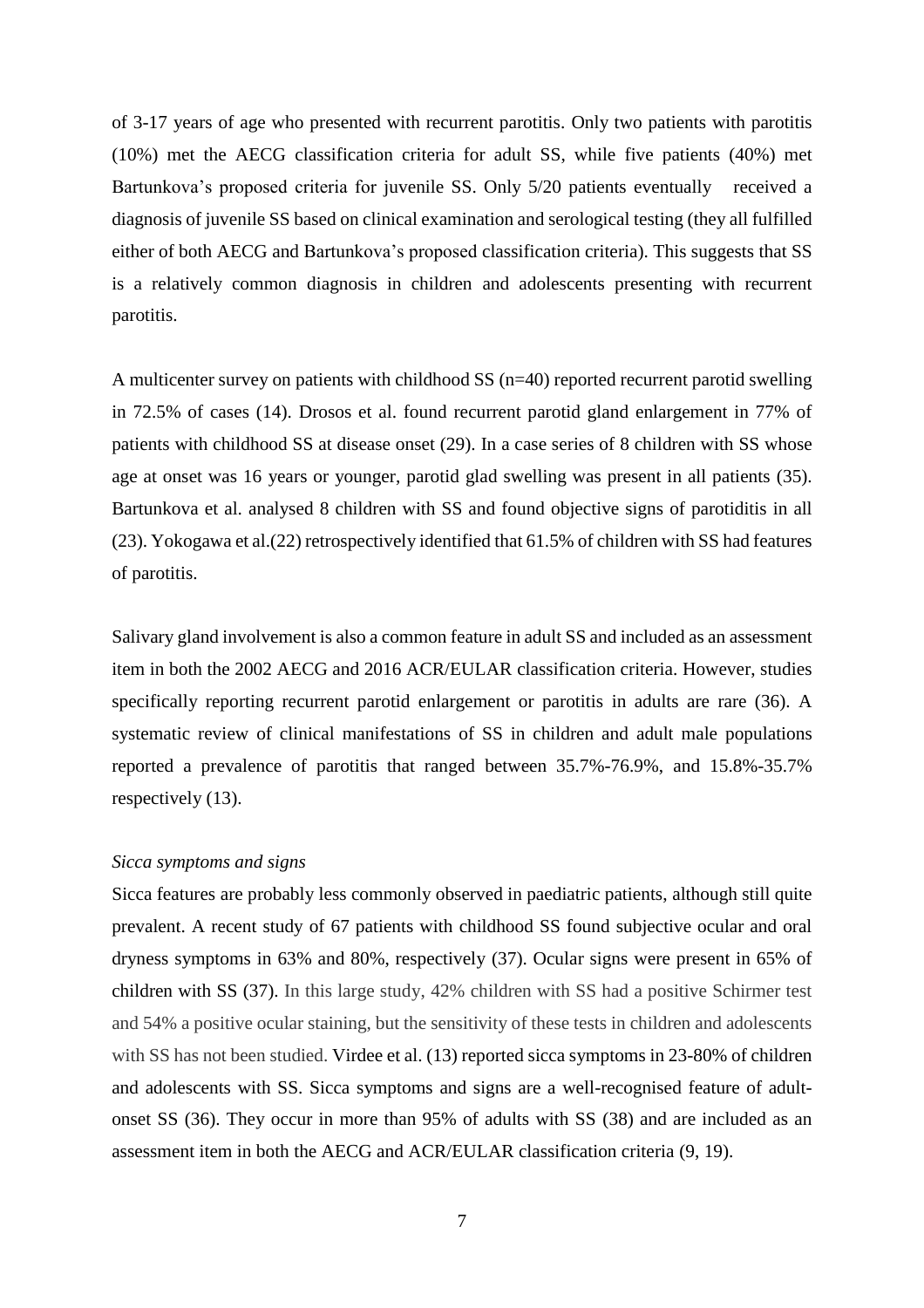#### *Other glandular/oral manifestations*

More recently, case reports of other oral manifestations, such as ranulas (mucus extravasation cysts found on the floor of the mouth, considered to be a consequence of damage of sublingual salivary glands) in children with SS have emerged (39, 40). Ranulas have also been identified in adults with SS (41), raising the suspicion that this newly described clinical manifestation of SS is probably unrecognized.

#### *Extra-glandular manifestations*

Extra-glandular manifestations are usually associated with two different pathophysiological processes: lymphocytic invasion in the epithelia of organs other than the exocrine glands, e.g., interstitial nephritis or obstructive bronchiolitis; and extraepithelial involvement secondary to immune complex deposition and subsequent inflammation(1). We summarised in Table 2 the main SS studies assessing the prevalence of extra-glandular manifestations in children and adolescents.

Approximately 71% of adult SS patients present with extra-glandular manifestations (38). The lack of good quality longitudinal studies in childhood SS makes the comparison between the two clinical phenotypes difficult. Anaya et al. reviewed published studies on childhood SS as well as 5 new paediatric SS cases. Extra-glandular manifestations have been the presenting feature in 9.3% of children and adolescents, and at least one feature was present during follow up in 51% of cases, of which leukopenia was the most frequent (42). Kobayashi et al. evaluated the systemic disease activity in patients with juvenile onset-SS using the ESSDAI score, and found that a large proportion of patients had extra-articular manifestations at the disease onset as well as at peak activity, with the biological and constitutional domains of ESSDAI being the most commonly involved (43)

*Constitutional symptoms,* including fever, weight loss and fatigue are reported frequently in children, making the diagnosis quite challenging if present at the disease onset (8). Fatigue has been reported in 7.5-42.9% children with SS according to different studies (Table 2), while in adults is considered one of the most common disease manifestations associated with two-fold worse fatigue scores in SS patients compared to healthy controls (44, 45). Yokogawa et al. (22) compared 26 childhood and 413 adult cases of SS and found that childhood SS was more frequently associated non-specific systemic manifestations, such as fever and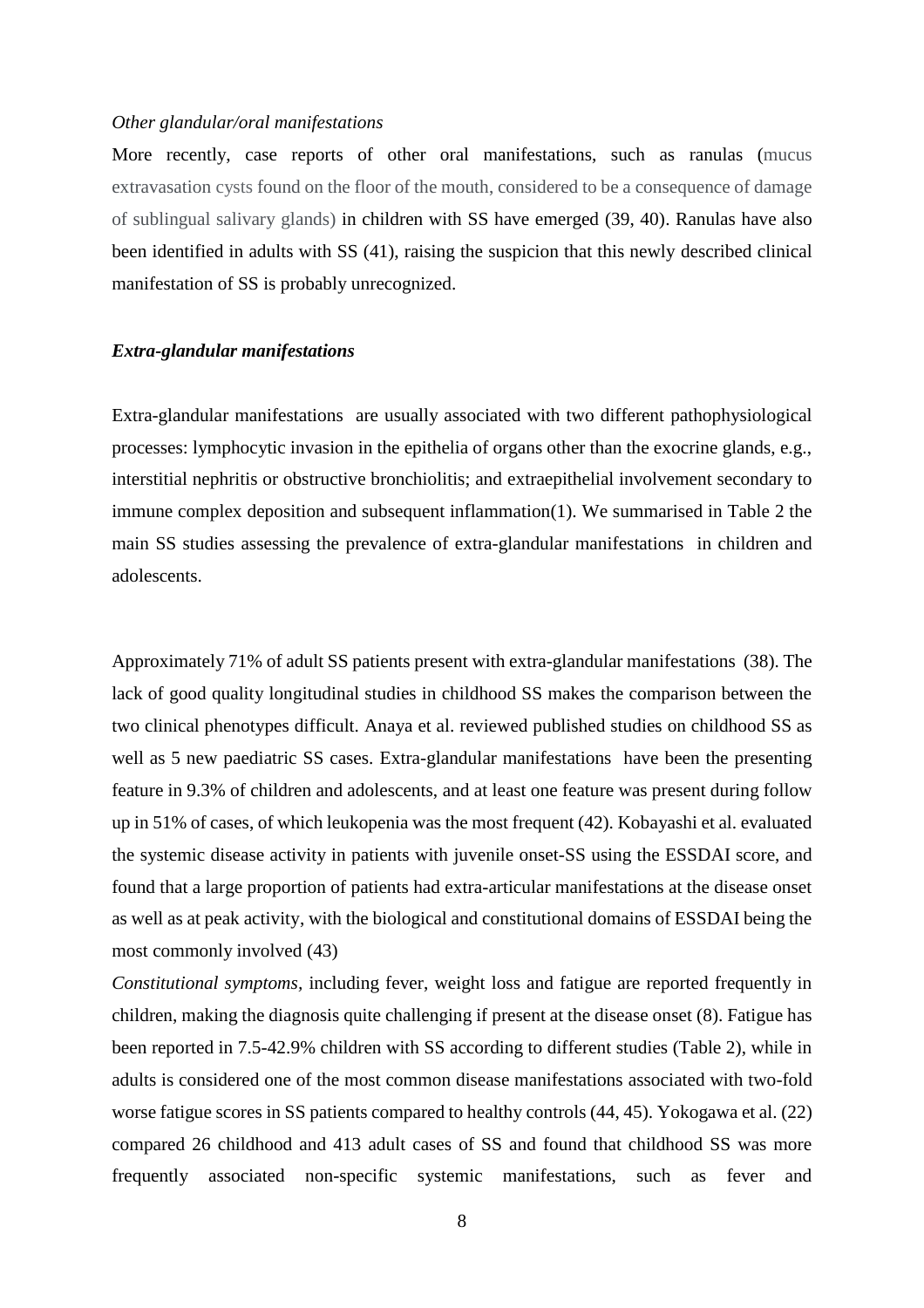lymphadenopathy. There is a lack of studies investigating the prevalence or severity of fatigue in juvenile SS.

Adult patients with SS have an increased life-time risk of *lymphoma*, and the most commonly occurring subtype being mucosa-associated lymphoid tissue (MALT) of the parotid glands (46). In children MALT lymphomas are extremely rare, although they have been reported (21, 47). A small case series and review of the literature comprising 5 children with SS associated with lymphoma revealed that the most common localization was within the parotid gland (3/5  $cases)$ (47).

*Arthralgia and inflammatory arthritis* which have been reported in 20-50% patients with SS, reflecting the difficulty in attributing non-specific symptoms, such as arthralgia to SS(48, 49). Studies investigating joint involvement in SS with paediatric versus adult onset are lacking and comparisons between small cohorts of children and adults do not always match the data from larger adult studies. One paper compared 5 case reports of children with SS in addition to 34 cases of SS with childhood onset from the literature with 39 patients with SS with adult onset, and concluded that, the frequency of articular manifestations (including both arthralgia and arthritis) in children was higher than in adults (38.5% vs. 15.4%)(42).

The most frequent *skin manifestations* were erythematous rashes found in more than one quarter of children with SS in some studies (37, 50). *Muscle involvement*, such as myalgia and polymyositis have also been described in a minority of patients (23, 51) (Table 2).

*Pulmonary manifestations* in adults with SS are common and may be present in as many as 75% of patients (52). Interstitial lung disease (ILD) occurs in approximately 8% of adults with SS (53). The cumulative incidence of ILD in adults with SS was 10% at 1 year after diagnosis, increasing to 20% by 5 years (54). Data from children are lacking; lymphocytic interstitial pneumonitis was reported in an adolescent girl with MALT lymphoma associated with SS (55).

*Renal involvement* in patients with SS is rare. Interstitial nephritis, due to activated lymphocytes infiltrating the tubular epithelium, can lead to distal renal tubular acidosis (RTA), while glomerulonephritis in SS results from immune complex deposition. A large study of 715 adult SS patients reported that 4.9% of patients had clinically evident renal disease, with 49% of these having glomerulonephritis and 37% interstitial nephritis (56). A review of 12 cases of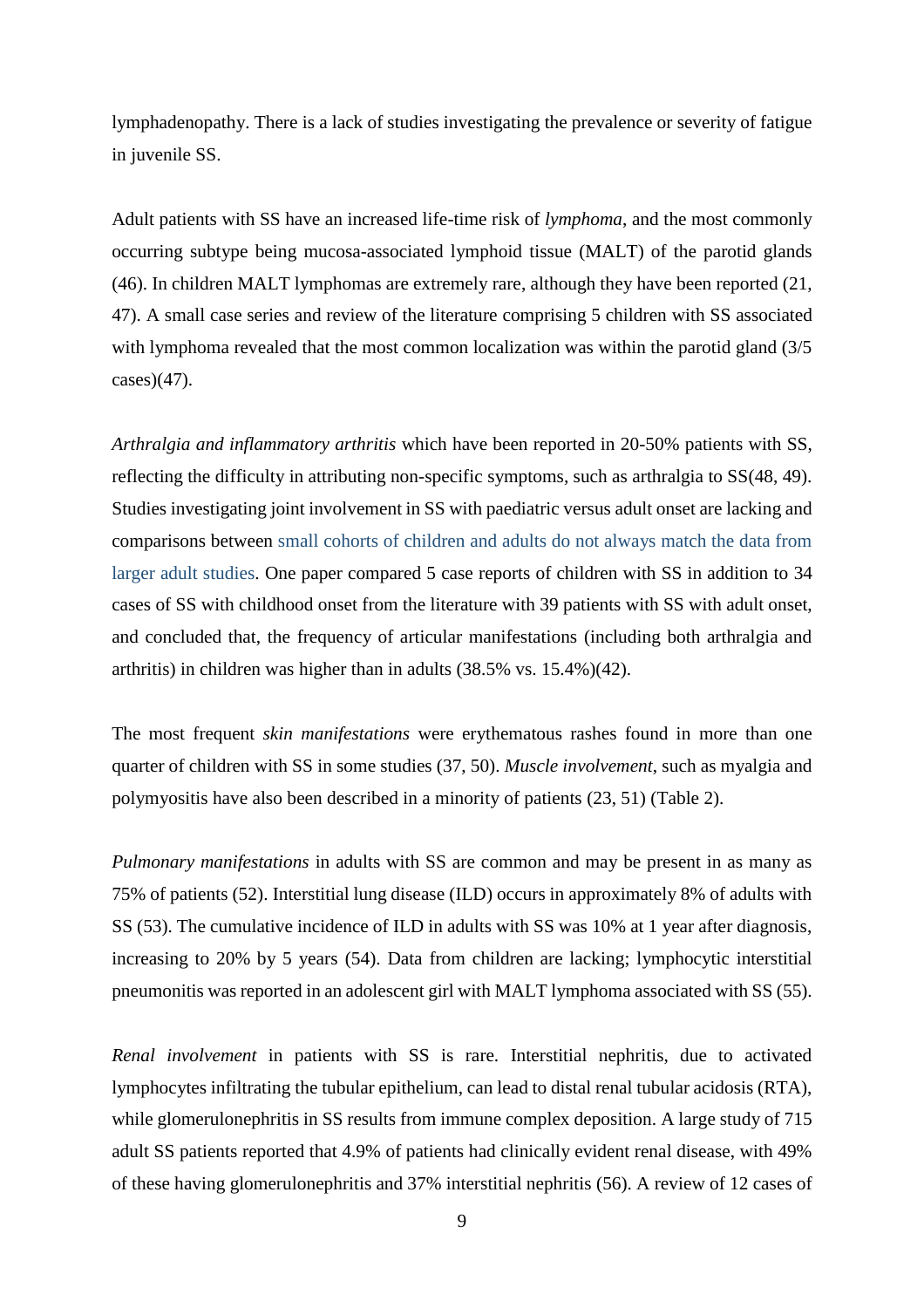RTA in children with SS and found that RTA was more frequently seen in childhood compared to adult-onset SS (57).

The spectrum of *neurological manifestations* associated with SS is broad and includes meningitis, myelopathy, cranial neuropathy, sensorimotor polyneuropathy, and mononeuritis multiplex (58). Isolated sensory neuropathy is considered relatively unique to SS among other ARDs and has been reported in children as well (22). A peripheral neuropathy may precede the appearance of sicca symptoms in many patients. There have been reports of optic neuropathy in pediatric-onset SS (59), as well as cases of Neuromyelitis Optica Spectrum Disorder (NMOSD), defined by a combination of optic neuritis and myelitis, exclusion of imaging features of multiple sclerosis and serological evidence of specific antibodies (60, 61). Other central nervous system (CNS) manifestations include hemiparesis, movement disorders, brainstem, motor neuron, and ataxic sensory neuropathy.

In conclusion, although there are no large paediatric cohort studies which can provide evidence regarding the natural history of this disease in children, the literature suggests differences in clinical manifestations and possibly a higher frequency of extra-glandular manifestations in childhood SS. The lack of longitudinal paediatric studies makes difficult to appreciate the longterm outcome patterns of SS with childhood onset.

*Systemic SS manifestations* are present in both children and adults, and they comprise a combination of extra-glandular manifestations affecting various organs and systems (as detailed above), frequent presence of auto-antibodies (as discussed below), as well as the presence of SS in association with other systemic autoimmune diseases, such as rheumatoid arthritis and systemic lupus erythematosus (SLE) in adults (62) and juvenile SLE and mixed connective tissue disease in children (37).

**How can we improve the diagnosis of SS with childhood onset and develop a translational research agenda?**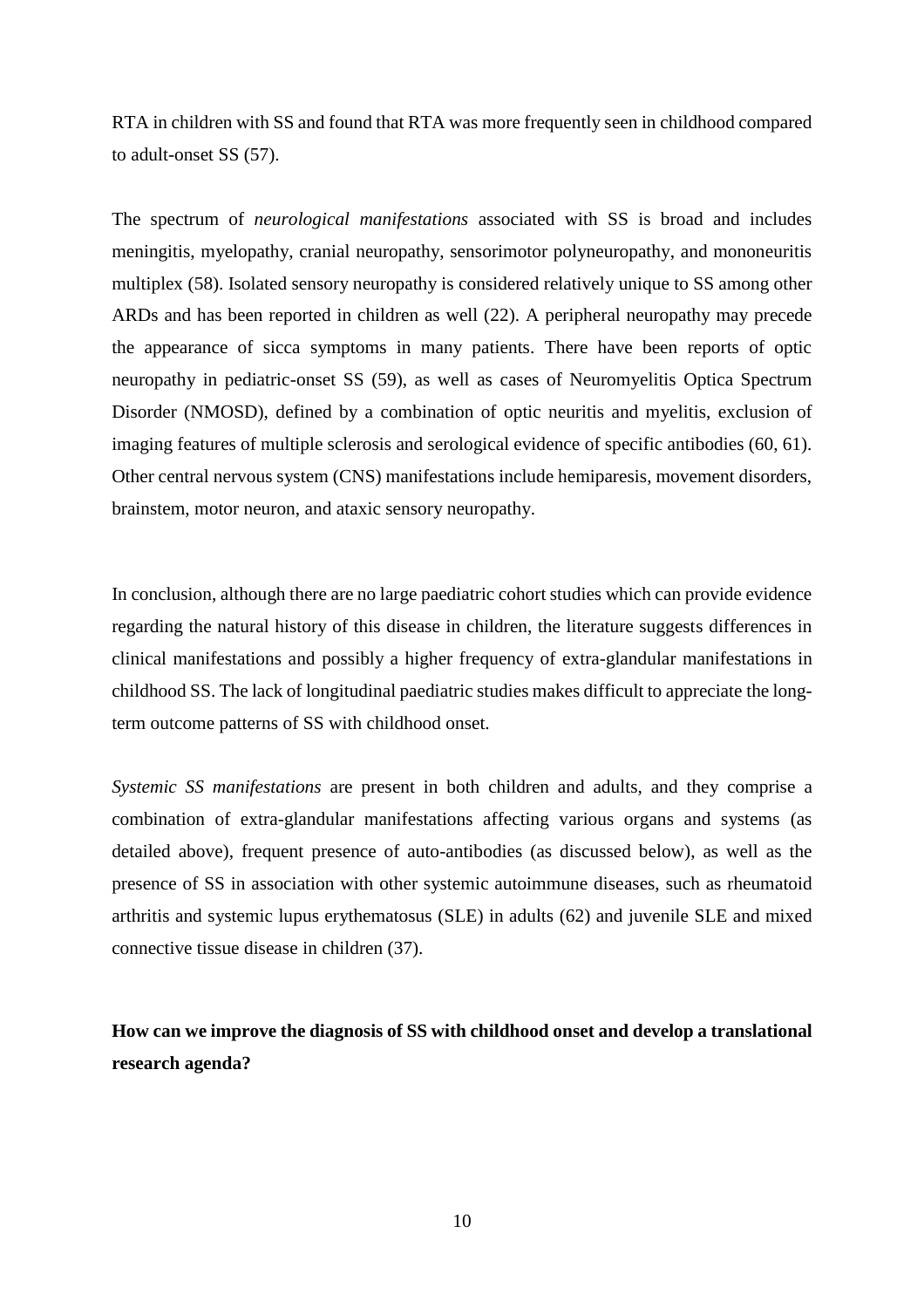#### *Medical history and clinical assessment*

Currently, expert clinician assessment is the gold standard for diagnosis of childhood SS (55). As described above, the most common presenting feature of childhood SS is recurrent parotitis/parotid enlargement. Although not frequent, familial cases of SS have been reported (55) and some studies have shown a strong implication of HLA-DR3 in SS (63). The prevalence of SS in siblings have been estimated to be 0.09%, in comparison to 0.01% in the general population (63). A diagnosis of SS in a close family member should prompt evaluation for SS patients of all ages. Longitudinal studies assessing children with SS over time are required to establish the natural history of the disease, as well as variation in disease phenotype over time, and appreciate the risk of severe complications, such as lymphoma.

#### *Serology*

Patients with SS have a variety of autoantibodies, which include rheumatoid factor (RF), antinuclear antibodies (ANA), and antibodies most commonly directed against the extractable nuclear antigens Ro/SSA and La/SSB, and others directed against organ-specific antigens such as thyroid cells or gastric mucosa. It is currently accepted that autoantibodies against Ro and La may have a pathogenic role in SS (64). In adults with SS, the prevalence of anti Ro/SSA and La/SSB antibodies is 60-80%, and 25-40%, respectively (65). A systematic review of childhood SS studies found a prevalence of 36-84% for anti-Ro/SSA and 27-65% for anti-La/SSB autoantibodies (13). RF was positive in 36-74% of adults (66), and 27-75% children with SS (13). Other serological markers, such as auto-antibodies directed against the cytoskeletal protein β-fodrin and muscarinic receptor M3 (M3R) have been described in both children and adults with SS (67, 68). A pediatric SS study identified a higher prevalence of M3R antibodies in children (52.6%) (69) compared to adults (9-14%) (70), suggesting that these antibodies can be a valuable diagnostic marker for juvenile SS. Although the frequency of SS autoantibodies is lower in children than in adults overall, if present in children, they can be a valuable marker of subclinical SS in children with non-specific symptoms, such as fatigue (71). There are no studies to investigate differences in the disease pathogenesis potentially related to differences in the prevalence of auto-antibodies, or the role of antibodies as disease biomarkers.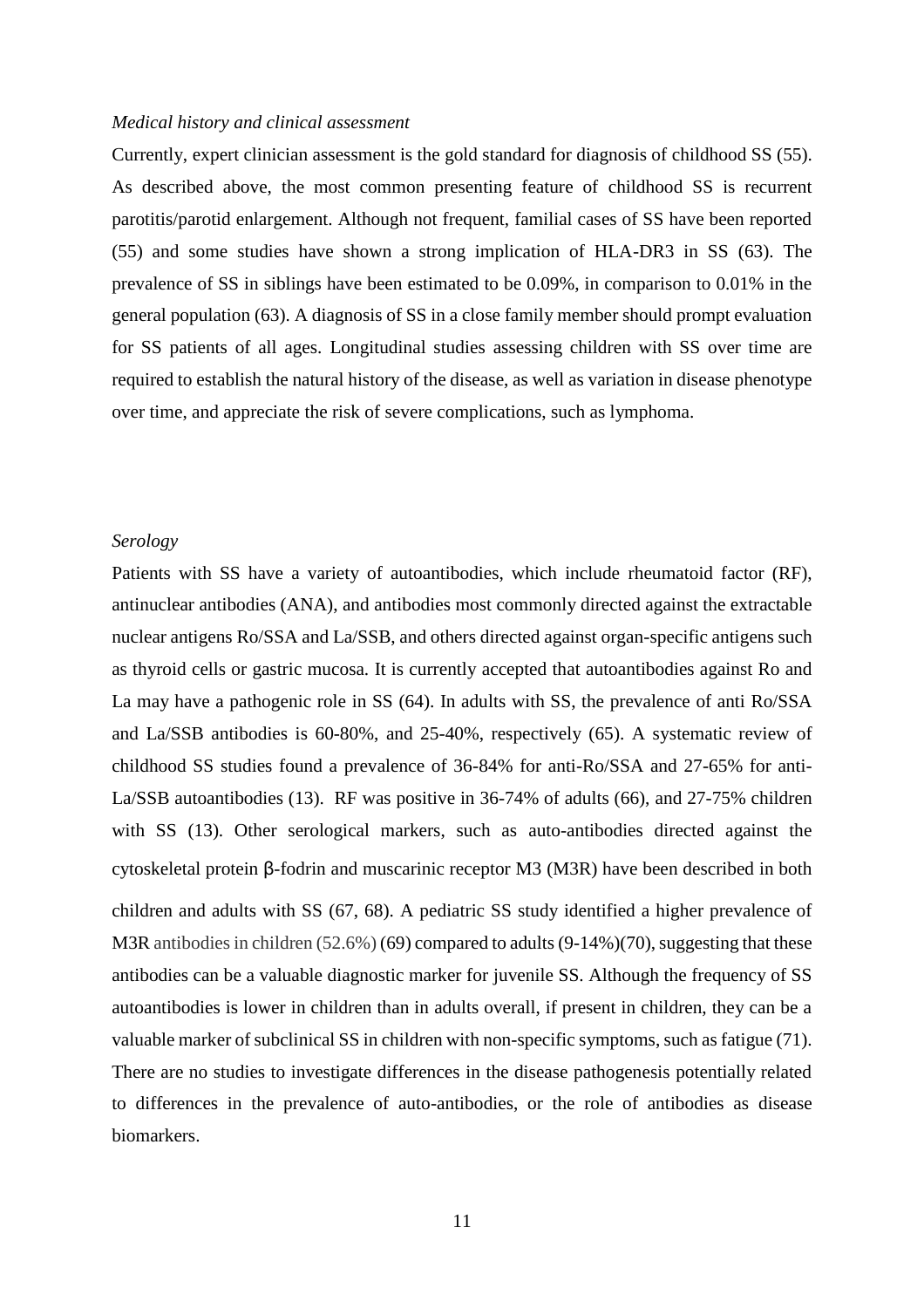#### *Glandular function assessment and imaging*

Evaluation of salivary and lacrimal gland function is essential in determining the diagnosis. Unstimulated salivary flow test, salivary gland scintigraphy and contrast sialography have been used historically. However, the unstimulated salivary flow can be difficult to perform in younger children, and both scintigraphy and sialography are invasive procedures, involving the injection of a contrast or radioactive tracer. Ultrasonography (US), which is non-invasive, inexpensive and non-irradiating, has emerged as a possible first-line imaging tool for the diagnosis of SS. One adult SS study indicated that US performed better than both sialography and scintigraphy (72). Hammenfors et al.(37) explored the use of US to evaluate major salivary glands (parotid and submandibular glands) in childhood SS and found associations between pathologic US findings and several glandular and extra-glandular features such as hyposalivation, swollen salivary glands and autoantibodies. More recently, new imaging techniques such as magnetic resonance imaging (MRI) have been tested in SS. MRI assessment of the parotid glands has been associated with a sensitivity and specificity above 80% (73), while a comparison between US, MR imaging and MR sialography of salivary glands in aiding the diagnosis of adult SS established sensitivities of 96%, 81% and 78%, respectively when assessed against clinical diagnosis of SS (74). The recent advances in imaging techniques and improved examiner expertise in assessing glandular changes specific for SS, support the use of non-invasive imaging techniques as first line investigations in preference to more invasive diagnostic procedures. Unfortunately, data about the sensitivity and specificity of glandular function assessment technique and salivary gland imaging in children with SS, as well as comparisons between adult and paediatric populations are lacking.

#### *Salivary and lachrymal gland biopsy*

Minor salivary gland biopsy is widely used as a part of the investigation and diagnosis of adult SS and is included in the AECG and ACR/EULAR classification criteria for SS (9, 19). However, it has been debated that minor salivary gland biopsy lacks sensitivity and the procedure often provides inadequate glandular tissue samples for diagnosis (75). A paediatric study reported lower sensitivity of minor salivary gland biopsy (33%) compared to parotid gland biopsy (100%) in a small case series of 6 children with primary and secondary SS (76). Similarly, Spijkervet et al. (77) reported that parotid gland biopsy in adults with SS is a potential alternative to minor salivary gland biopsy as the sensitivity and specificity of the two are comparable. There are no significant complications of the parotid biopsy cited in the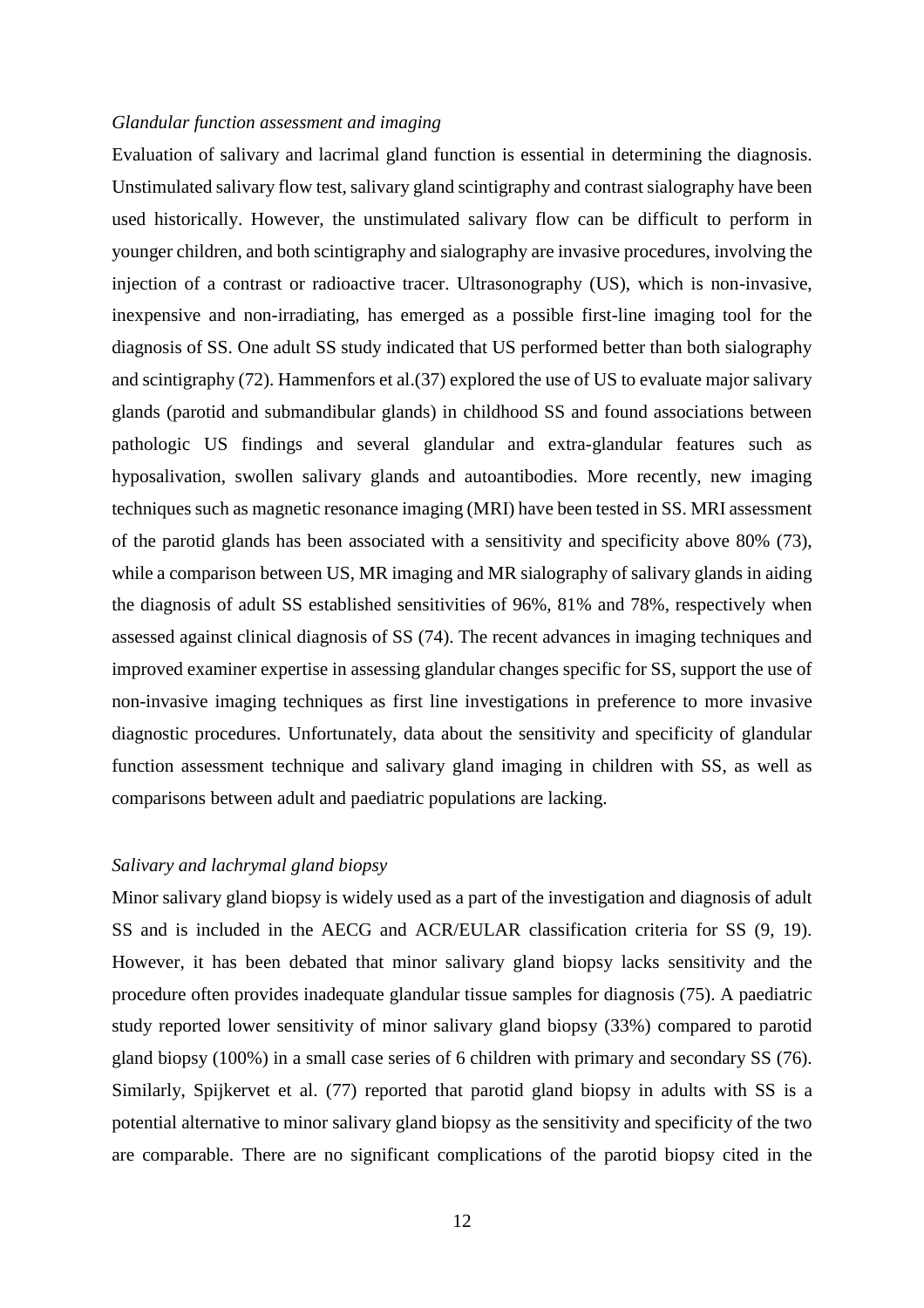literature (78), but the data are limited as this is not routine performed in the UK. Parotid gland tissue is also considered to facilitate more easily the detection of lymphoepithelial lesions and early stage of lymphoma (79), potentially having additional research benefits. Additionally, it is possible to obtain repeated biosies from the same parotid gland which is beneficial in monitoring disease progression at glandular tissue level.

Submandibular salivary gland biopsies are also associated with a good yield for diagnosis of childhood-onset SS diagnosis (Dr. Muthana Al-Obaidi, unpublished observations) and SSassociated MALT lymphoma (80).

Very few studies investigated the histopathological changes of lachrymal glands associated with SS. One adult study found that the lymphocytic focus scores were significantly higher in lacrimal gland biopsies compared to labial salivary gland biopsies. Furthermore, accessing both the lacrimal gland and labial salivary glands was associated with a significantly greater yield for detection of abnormalities specific for SS and facilitated diagnosis more than using either option alone (81).

## **Conclusion**

Childhood onset SS is an orphan ARD which requires a huge effort from the rheumatology community to improve its recognition and timely diagnosis. Differences in the clinical presentation and natural course of the disease exist between childhood and adult-onset SS, therefore using the same classification criteria for both disease phenotypes is inadequate. The main challenges for recognising and diagnosing SS in childhood onset are summarised in Figure 1. One of the main limitations in interpreting the literature data related to SS with childhood onset is related to the lack of good quality, large cohort studies. Further research is required to improve our knowledge about the natural course of SS with childhood onset, including the life-long risk of lymphoma, as well as investigate the accuracy and usefulness of adult-SS tailored investigations for this patient group to enhance recognition and subsequently improve management.

Although many investigations have been useful in aiding the diagnosis of adult-onset SS, there is a need for future research to establish age-adjusted cut-off values for objective measurements of exocrine gland secretion (e.g. unstimulated/stimulated salivary flow, Schirmer's test, ocular staining scores) before they can be implemented in children. In addition, imaging studies should evaluate the sensitivity and specificity of salivary gland imaging (weather US, MRI or MR sialography) for SS with childhood onset, as well as their role in aiding the timely diagnosis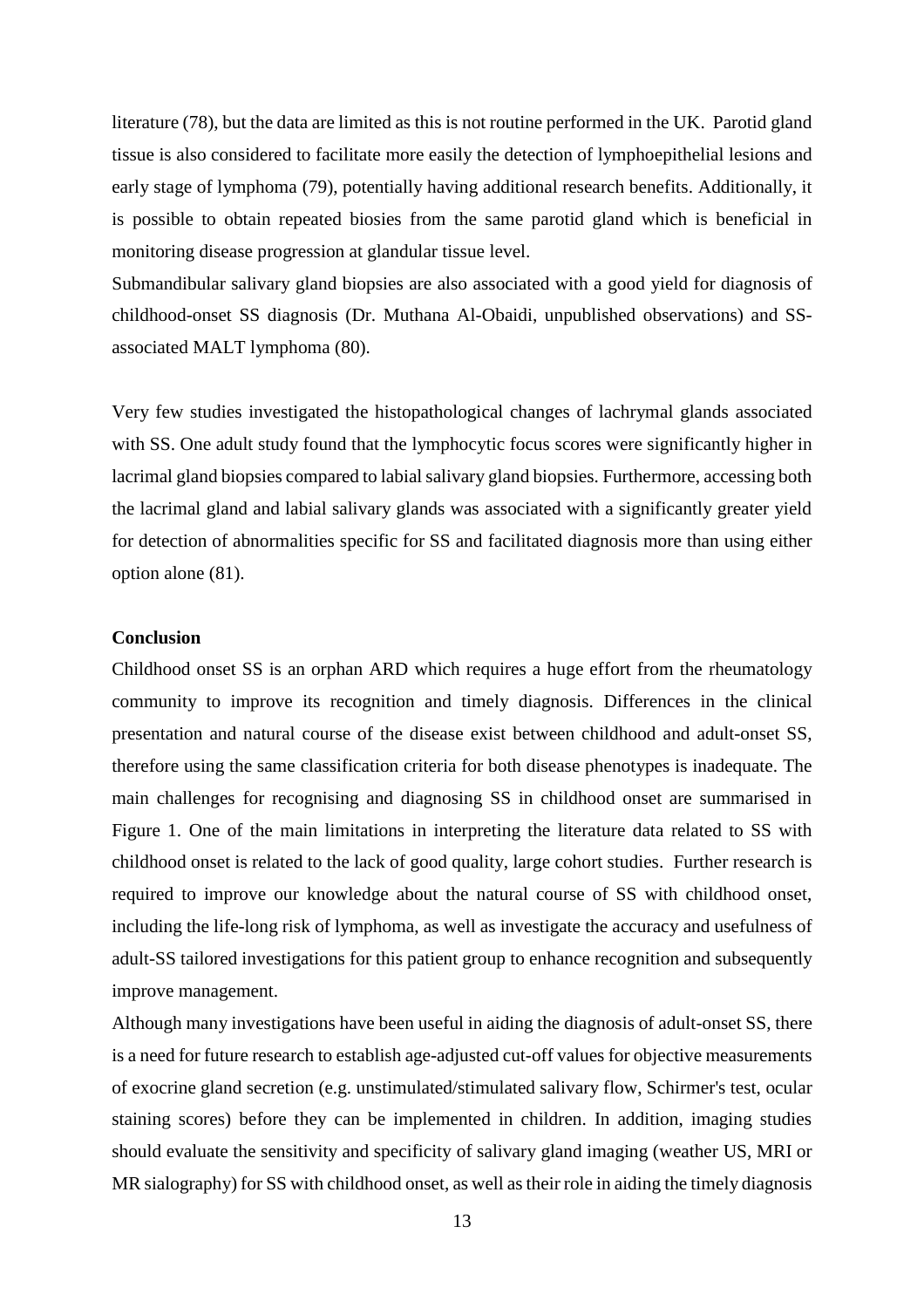of SS in children. Novel technologies, including saliva or tear biomarkers, corneal impression cytology, tear osmolarity should also be evaluated to establish their clinical utility in diagnosis and monitoring of SS with childhood onset.

Despite efforts from SHARE (Single Hub and Access point for paediatric Rheumatology in Europe) to optimise and disseminate diagnostic and management strategies in Europe for children and young adults with rheumatic diseases, as well as CARRA [\(Childhood Arthritis](https://carragroup.org/)  [and Rheumatology Research Alliance\)](https://carragroup.org/) in the US to support registry data collection across all paediatric rheumatic diseases, more support is required to address the unmet needs of children with SS. We initiated in 2020 the first multi-centre cohort study of SS with childhood onset in the UK – the PaedSSCoRe (Paediatric Sjögren syndrome Cohort study and Repository)**,** which will start recruiting patients by the end of the year.

The translational research agenda in this rare ARD should address differences in genetic background, ethiopathogenesis, clinical presentation, serological and imaging biomarkers, as well as validate classification criteria and disease outcome measures tailored to this disease population. We identified barriers and unmet needs for patients with SS with childhood onset and propose a translational research agenda to address them (Figure 2). Although, assessment of treatment and management strategies for children with SS was beyond the scope of this review, we support the inclusion of patients with SS with childhood onset in national and international registries linking paediatric and adult rheumatology specialists, to enable evaluation of the natural history of this disease through collection of longitudinal data which will inform further research agenda and clinician training focused on improving the recognition and classification of this rare disease phenotype for ultimate patient benefit.

#### **Search strategy and selection criteria**

This is a narrative viewpoint based on literature searches (PubMed from January 1950 to April 2020) for systematic reviews, studies, case series and case-reports of patients with SS with childhood onset using the following MeSH terms: juvenile Sjӧgren's syndrome OR Sjӧgren's syndrome with childhood OR juvenile OR paediatric onset OR Sjögren's syndrome in children OR Sjӧgren's syndrome in paediatric population. Reports including more than 5 cases were described in detail and included in a table describing the prevalence of extra-glandular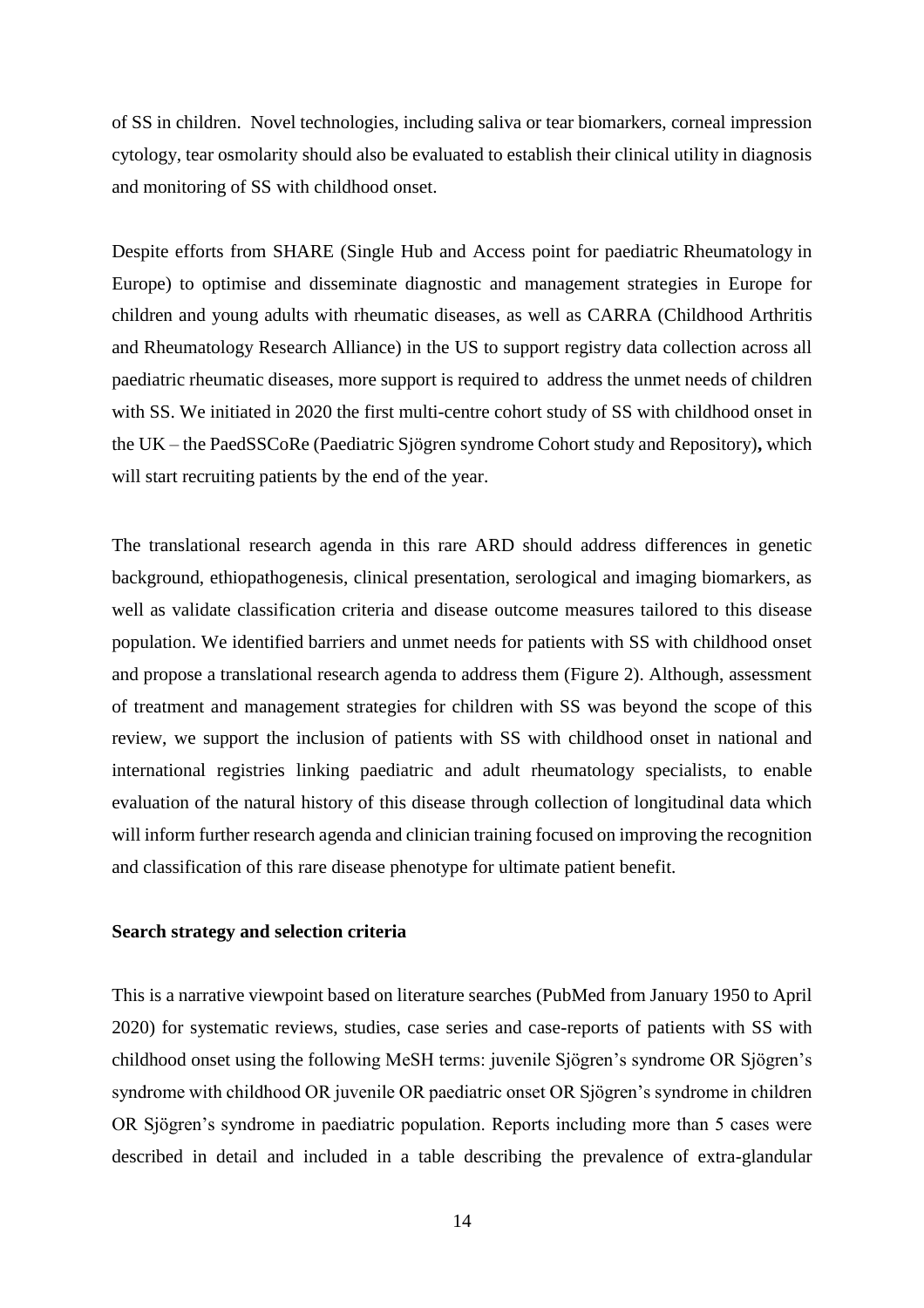manifestations, while case reports of less than 5 patients have been discussed in the text if relevant for describing rarer disease manifestations. Papers published in another language than English have been excluded. This review is not intended to be comprehensive, but rather focused on challenges in recognising and classifying SS with childhood onset. In addition, this viewpoint highlights the barriers to translational research in this rare disease and proposes strategies to overcome them.

# **References:**

1. Nocturne G, Mariette X. Advances in understanding the pathogenesis of primary Sjogren's syndrome. Nat Rev Rheumatol. 2013;9(9):544-56.

2. Qin B, Wang J, Yang Z, Yang M, Ma N, Huang F, et al. Epidemiology of primary Sjogren's syndrome: a systematic review and meta-analysis. Ann Rheum Dis. 2015;74(11):1983-9.

3. Cornec D, Chiche L. Is primary Sjogren's syndrome an orphan disease? A critical appraisal of prevalence studies in Europe. Ann Rheum Dis. 2015;74(3):e25.

4. Anagnostopoulos I, Zinzaras E, Alexiou I, Papathanasiou AA, Davas E, Koutroumpas A, et al. The prevalence of rheumatic diseases in central Greece: a population survey. BMC Musculoskelet Disord. 2010;11:98.

5. Dafni UG, Tzioufas AG, Staikos P, Skopouli FN, Moutsopoulos HM. Prevalence of Sjogren's syndrome in a closed rural community. Ann Rheum Dis. 1997;56(9):521-5.

6. Bowman SJ, Ibrahim GH, Holmes G, Hamburger J, Ainsworth JR. Estimating the prevalence among Caucasian women of primary Sjogren's syndrome in two general practices in Birmingham, UK. Scandinavian journal of rheumatology. 2004;33(1):39-43.

7. Tomsic M, Logar D, Grmek M, Perkovic T, Kveder T. Prevalence of Sjogren's syndrome in Slovenia. Rheumatology (Oxford). 1999;38(2):164-70.

8. de Souza TR, Silva IH, Carvalho AT, Gomes VB, Duarte AP, Leao JC, et al. Juvenile Sjogren syndrome: distinctive age, unique findings. Pediatr Dent. 2012;34(5):427-30.

9. Shiboski CH, Shiboski SC, Seror R, Criswell LA, Labetoulle M, Lietman TM, et al. 2016 American College of Rheumatology/European League Against Rheumatism classification criteria for primary Sjogren's syndrome: A consensus and data-driven methodology involving three international patient cohorts. Ann Rheum Dis. 2017;76(1):9-16.

10. Anderson LA, Gadalla S, Morton LM, Landgren O, Pfeiffer R, Warren JL, et al. Population-based study of autoimmune conditions and the risk of specific lymphoid malignancies. Int J Cancer. 2009;125(2):398-405.

11. Singer NG, Tomanova-Soltys I, Lowe R. Sjogren's syndrome in childhood. Curr Rheumatol Rep. 2008;10(2):147-55.

12. Ramirez Sepulveda JI, Kvarnstrom M, Brauner S, Baldini C, Wahren-Herlenius M. Difference in clinical presentation between women and men in incident primary Sjogren's syndrome. Biol Sex Differ. 2017;8:16.

13. Virdee S, Greenan-Barrett J, Ciurtin C. A systematic review of primary Sjogren's syndrome in male and paediatric populations. Clinical rheumatology. 2017;36(10):2225-36.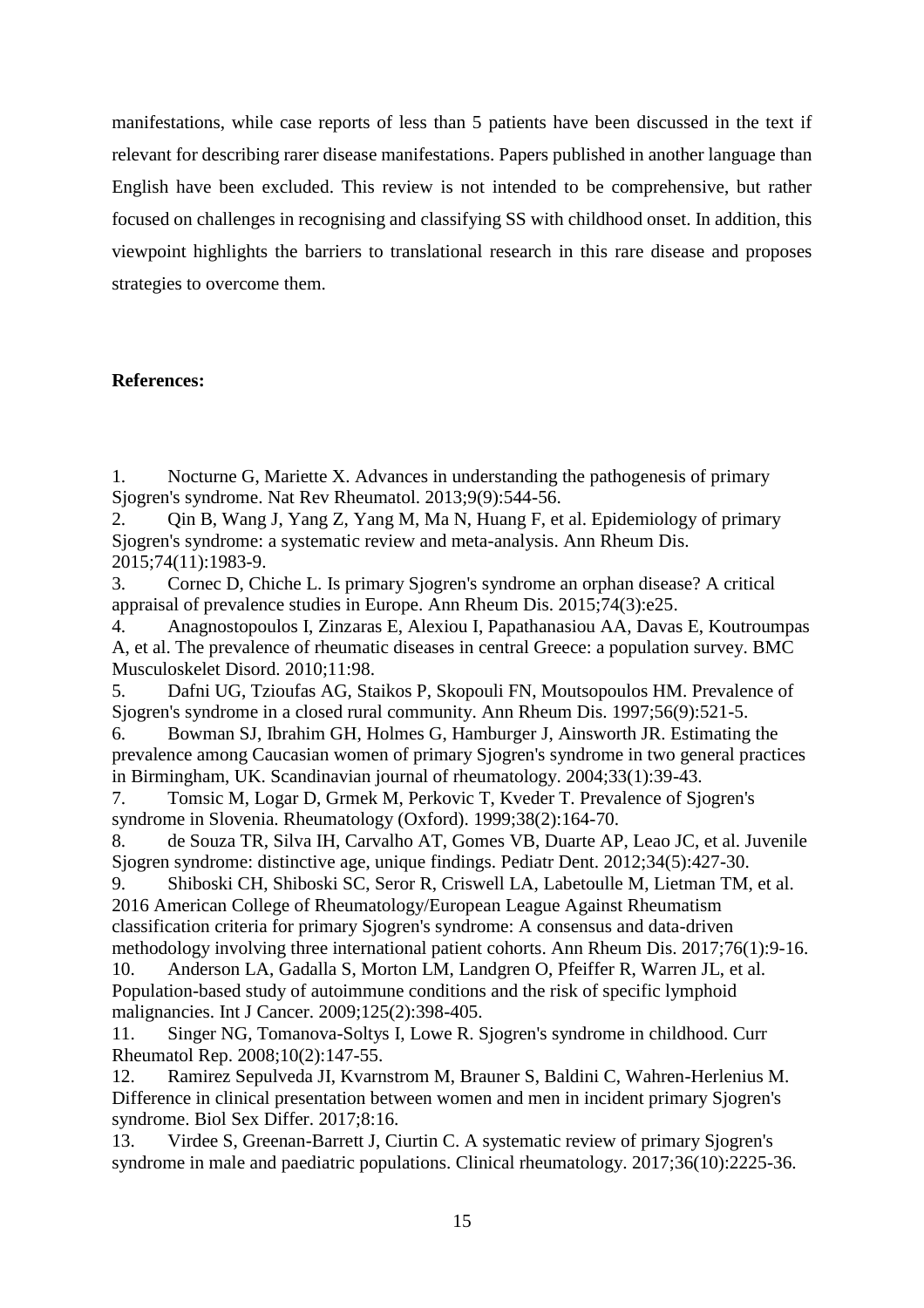14. Cimaz R, Casadei A, Rose C, Bartunkova J, Sediva A, Falcini F, et al. Primary Sjogren syndrome in the paediatric age: a multicentre survey. Eur J Pediatr. 2003;162(10):661-5.

15. Hayter SM, Cook MC. Updated assessment of the prevalence, spectrum and case definition of autoimmune disease. Autoimmun Rev. 2012;11(10):754-65.

16. Maciel G, Crowson CS, Matteson EL, Cornec D. Prevalence of Primary Sjogren's Syndrome in a US Population-Based Cohort. Arthritis Care Res (Hoboken). 2017;69(10):1612-6.

17. Ng WF, Bowman SJ, Griffiths B, group Us. United Kingdom Primary Sjogren's Syndrome Registry--a united effort to tackle an orphan rheumatic disease. Rheumatology (Oxford). 2011;50(1):32-9.

18. Billings M, Amin Hadavand M, Alevizos I. Comparative analysis of the 2016 ACR-EULAR and the 2002 AECG classification criteria for Sjogren's syndrome: Findings from the NIH cohort. Oral diseases. 2018;24(1-2):184-90.

19. Vitali C, Bombardieri S, Jonsson R, Moutsopoulos HM, Alexander EL, Carsons SE, et al. Classification criteria for Sjogren's syndrome: a revised version of the European criteria proposed by the American-European Consensus Group. Ann Rheum Dis. 2002;61(6):554-8.

20. Le Goff M, Cornec D, Jousse-Joulin S, Guellec D, Costa S, Marhadour T, et al. Comparison of 2002 AECG and 2016 ACR/EULAR classification criteria and added value of salivary gland ultrasonography in a patient cohort with suspected primary Sjogren's syndrome. Arthritis Res Ther. 2017;19(1):269.

21. Houghton K, Malleson P, Cabral D, Petty R, Tucker L. Primary Sjogren's syndrome in children and adolescents: are proposed diagnostic criteria applicable? J Rheumatol. 2005;32(11):2225-32.

22. Yokogawa N, Lieberman SM, Sherry DD, Vivino FB. Features of childhood Sjogren's syndrome in comparison to adult Sjogren's syndrome: considerations in establishing child-specific diagnostic criteria. Clin Exp Rheumatol. 2016;34(2):343-51.

23. Bartunkova J, Sediva A, Vencovsky J, Tesar V. Primary Sjogren's syndrome in children and adolescents: proposal for diagnostic criteria. Clin Exp Rheumatol. 1999;17(3):381-6.

24. Tomiita M KI, Inoue Y, Okamoto N, Iwata N, Nonaka Y, Hara R, Umebayashi H, Itoh Y, Mori M. . Validation of New Criteria in "The Guidance for Diagnosis of Sjögren's Syndrome in Pediatric Patients" [abstract]. . Arthritis Rheumatol 2017; 69 (suppl 10). 2017.

25. Vitali C BS, Jonsson R, Moutsopoulos HM, Alexander EL, Carsons SE, Daniels TE, Fox PC, Fox RI, Kassan SS, Pillemer SR, Talal N, Weisman MH; European Study Group on Classification Criteria for Sjögren's Syndrome. Classification criteria for Sjögren's syndrome: a revised version of the European criteria proposed by the American-European Consensus Group. Ann Rheum Dis. 2002;61(6):554-8.

26. Fujibayashi T, Sugai S, Miyasaka N, Hayashi Y, Tsubota K. Revised Japanese criteria for Sjogren's syndrome (1999): availability and validity. Modern rheumatology / the Japan Rheumatism Association. 2004;14(6):425-34.

27. Shiboski SC, Shiboski CH, Criswell L, Baer A, Challacombe S, Lanfranchi H, et al. American College of Rheumatology classification criteria for Sjogren's syndrome: a datadriven, expert consensus approach in the Sjogren's International Collaborative Clinical Alliance cohort. Arthritis care & research. 2012;64(4):475-87.

28. Yokogawa N, Lieberman SM, Alawi F, Bout-Tabaku S, Guttenberg M, Sherry DD, et al. Comparison of labial minor salivary gland biopsies from childhood Sjogren syndrome and age-matched controls. The Journal of rheumatology. 2014;41(6):1178-82.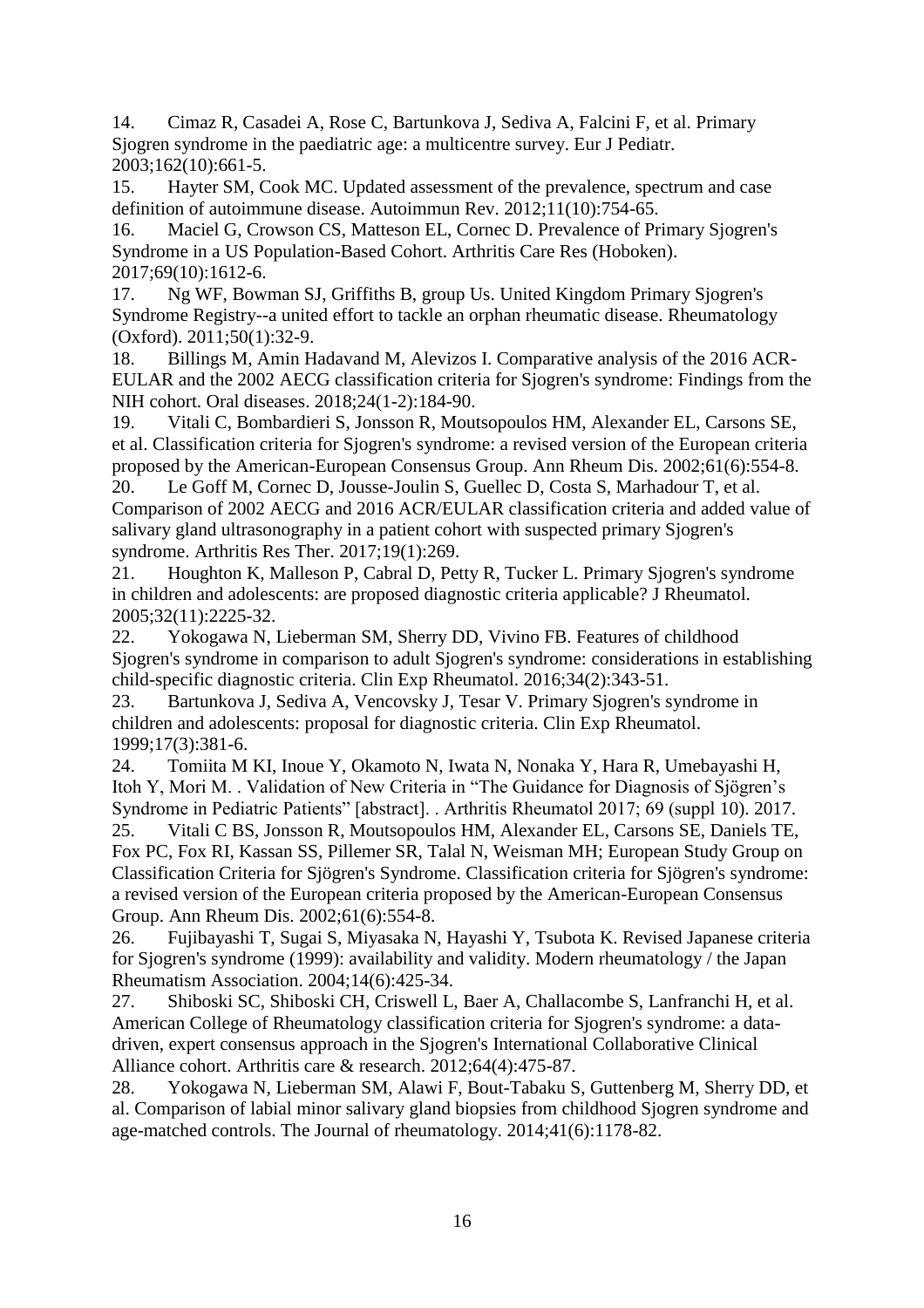29. Drosos AA, Tsiakou EK, Tsifetaki N, Politi EN, Siamopoulou-Mavridou A. Subgroups of primary Sjogren's syndrome. Sjogren's syndrome in male and paediatric Greek patients. Ann Rheum Dis. 1997;56(5):333-5.

30. Botsios C, Furlan A, Ostuni P, Sfriso P, Andretta M, Ometto F, et al. Elderly onset of primary Sjogren's syndrome: clinical manifestations, serological features and oral/ocular diagnostic tests. Comparison with adult and young onset of the disease in a cohort of 336 Italian patients. Joint Bone Spine. 2011;78(2):171-4.

31. Lin DF, Yan SM, Zhao Y, Zhang W, Li MT, Zeng XF, et al. Clinical and prognostic characteristics of 573 cases of primary Sjogren's syndrome. Chin Med J (Engl). 2010;123(22):3252-7.

32. Tarn JF H-TN, Lendrem DV, Mariette X, Saraux A, Devauchelle-Pensec V, et al. Symptom-based stratification of patients with primary Sjögren's syndrome: multidimensional characterisation of international observational cohorts and reanalyses of randomised clinical trials. The Lancet Rheumatology, Volume 1, Issue 2, e85 - e94. 2019.

33. Noaiseh G, Baer AN. Toward better outcomes in Sjogren's syndrome: The promise of a stratified medicine approach. Best Pract Res Clin Rheumatol. 2020:101475.

34. Schiffer BL, Stern SM, Park AH. Sjogren's syndrome in children with recurrent parotitis. Int J Pediatr Otorhinolaryngol. 2020;129:109768.

35. Chudwin DS, Daniels TE, Wara DW, Ammann AJ, Barrett DJ, Whitcher JP, et al. Spectrum of Sjogren syndrome in children. J Pediatr. 1981;98(2):213-7.

36. Kassan SS, Moutsopoulos HM. Clinical manifestations and early diagnosis of Sjogren syndrome. Arch Intern Med. 2004;164(12):1275-84.

37. Hammenfors DS, Valim V, Bica B, Pasoto SG, Lilleby V, Nieto-Gonzalez JC, et al. Juvenile Sjogren's Syndrome: Clinical Characteristics With Focus on Salivary Gland Ultrasonography. Arthritis Care Res (Hoboken). 2020;72(1):78-87.

38. Ramos-Casals M, Solans R, Rosas J, Camps MT, Gil A, Del Pino-Montes J, et al. Primary Sjogren syndrome in Spain: clinical and immunologic expression in 1010 patients. Medicine (Baltimore). 2008;87(4):210-9.

39. Means C, Aldape MA, King E. Pediatric primary Sjogren syndrome presenting with bilateral ranulas: A case report and systematic review of the literature. Int J Pediatr Otorhi. 2017;101:11-9.

40. Lieberman SM, Lu A, McGill MM. Oral lesions as presenting feature of childhood Sjogren syndrome. Int J Pediatr Otorhi. 2018;113:303-4.

41. Sato K, Yoshida Y, Sakai K, Shibui T, Hashimoto K, Baba A, et al. Sjogren's syndrome and ranula development. Oral Dis. 2019;25(6):1664-7.

42. Anaya JM, Ogawa N, Talal N. Sjogren's syndrome in childhood. J Rheumatol. 1995;22(6):1152-8.

43. Kobayashi I, Okura Y, Ueki M, Tozawa Y, Takezaki S, Yamada M, et al. Evaluation of systemic activity of pediatric primary Sjogren's syndrome by EULAR Sjogren's syndrome disease activity index (ESSDAI). Mod Rheumatol. 2019;29(1):130-3.

44. Segal B, Thomas W, Rogers T, Leon JM, Hughes P, Patel D, et al. Prevalence, severity, and predictors of fatigue in subjects with primary Sjogren's syndrome. Arthritis Rheum. 2008;59(12):1780-7.

45. Barendregt PJ, Visser MR, Smets EM, Tulen JH, van den Meiracker AH, Boomsma F, et al. Fatigue in primary Sjogren's syndrome. Ann Rheum Dis. 1998;57(5):291-5.

46. Fallah M, Liu X, Ji J, Forsti A, Sundquist K, Hemminki K. Autoimmune diseases associated with non-Hodgkin lymphoma: a nationwide cohort study. Ann Oncol. 2014;25(10):2025-30.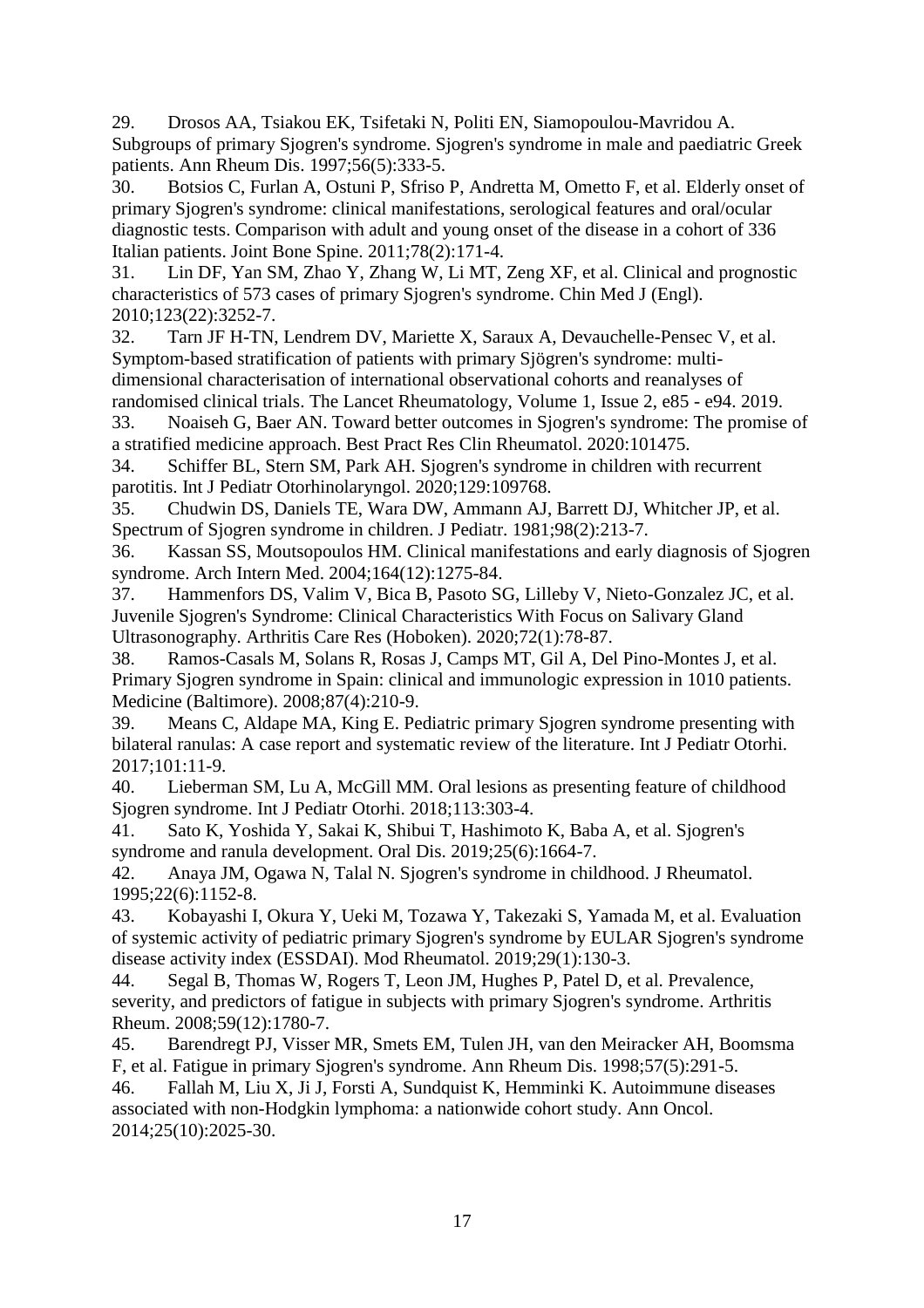47. Tesher MS, Esteban Y, Henderson TO, Villanueva G, Onel KB. Mucosal-associated Lymphoid Tissue (MALT) Lymphoma in Association With Pediatric Primary Sjogren Syndrome: 2 Cases and Review. J Pediatr Hematol Oncol. 2019;41(5):413-6.

48. Venables PJ. Management of patients presenting with Sjogren's syndrome. Best Pract Res Clin Rheumatol. 2006;20(4):791-807.

49. Atzeni F, Sarzi-Puttini P, Lama N, Bonacci E, Bobbio-Pallavicini F, Montecucco C, et al. Anti-cyclic citrullinated peptide antibodies in primary Sjogren syndrome may be associated with non-erosive synovitis. Arthritis Res Ther. 2008;10(3):R51.

50. Tomiita M, Saito K, Kohno Y, Shimojo N, Fujikawa S, Niimi H. The clinical features of Sjögren's syndrome in Japanese children. Acta paediatrica Japonica : Overseas edition. 1997;39(2):268-72.

51. Schuetz C, Prieur AM, Quartier P. Sicca syndrome and salivary gland infiltration in children with autoimmune disorders: when can we diagnose Sjogren syndrome? Clin Exp Rheumatol. 2010;28(3):434-9.

52. Parke AL. Pulmonary manifestations of primary Sjogren's syndrome. Rheum Dis Clin North Am. 2008;34(4):907-20, viii.

53. Ito I, Nagai S, Kitaichi M, Nicholson AG, Johkoh T, Noma S, et al. Pulmonary manifestations of primary Sjogren's syndrome: a clinical, radiologic, and pathologic study. American journal of respiratory and critical care medicine. 2005;171(6):632-8.

54. Nannini C, Jebakumar AJ, Crowson CS, Ryu JH, Matteson EL. Primary Sjogren's syndrome 1976-2005 and associated interstitial lung disease: a population-based study of incidence and mortality. BMJ Open. 2013;3(11):e003569.

55. Houghton KM, Cabral DA, Petty RE, Tucker LB. Primary Sjogren's syndrome in dizygotic adolescent twins: one case with lymphocytic interstitial pneumonia. J Rheumatol. 2005;32(8):1603-6.

56. Goules AV, Tatouli IP, Moutsopoulos HM, Tzioufas AG. Clinically significant renal involvement in primary Sjogren's syndrome: clinical presentation and outcome. Arthritis Rheum. 2013;65(11):2945-53.

57. Pessler F, Emery H, Dai L, Wu YM, Monash B, Cron RQ, et al. The spectrum of renal tubular acidosis in paediatric Sjogren syndrome. Rheumatology (Oxford). 2006;45(1):85-91.

58. Segal B, Carpenter A, Walk D. Involvement of nervous system pathways in primary Sjogren's syndrome. Rheum Dis Clin North Am. 2008;34(4):885-906, viii.

59. Berman JL, Kashii S, Trachtman MS, Burde RM. Optic neuropathy and central nervous system disease secondary to Sjogren's syndrome in a child. Ophthalmology. 1990;97(12):1606-9.

60. Kornitzer JM, Kimura Y, Janow G. Pediatric Neuromyelitis Optica Spectrum Disorder and Sjogren Syndrome: More Common Than Previously Thought? Reply. J Rheumatol. 2017;44(6):960-.

61. Gmuca S, Lieberman SM, Mfhta J. Pediatric Neuromyelitis Optica Spectrum Disorder and Sjogren Syndrome: More Common Than Previously Thought? J Rheumatol. 2017;44(6):959-+.

62. Malladi AS, Sack KE, Shiboski SC, Shiboski CH, Baer AN, Banushree R, et al. Primary Sjogren's syndrome as a systemic disease: a study of participants enrolled in an international Sjogren's syndrome registry. Arthritis Care Res (Hoboken). 2012;64(6):911-8. 63. Cobb BL, Lessard CJ, Harley JB, Moser KL. Genes and Sjogren's syndrome. Rheum

Dis Clin North Am. 2008;34(4):847-68, vii.

64. Routsias JG, Tzioufas AG. Sjogren's syndrome--study of autoantigens and autoantibodies. Clin Rev Allergy Immunol. 2007;32(3):238-51.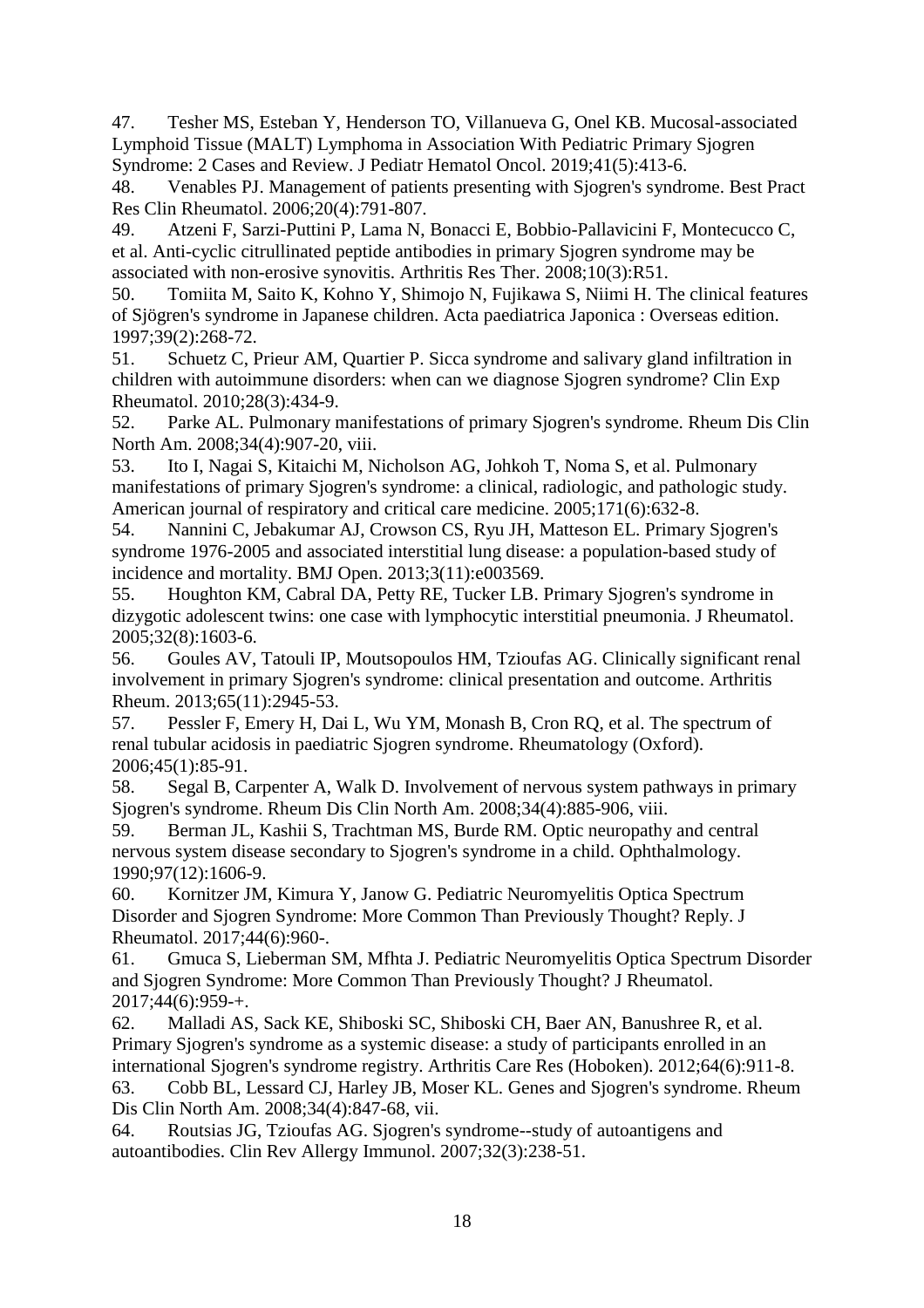65. Tzioufas AG, Tatouli IP, Moutsopoulos HM. Autoantibodies in Sjogren's syndrome: clinical presentation and regulatory mechanisms. Presse Med. 2012;41(9 Pt 2):e451-60.

66. Bournia VK, Vlachoyiannopoulos PG. Subgroups of Sjogren syndrome patients according to serological profiles. J Autoimmun. 2012;39(1-2):15-26.

67. Chen Q, Li X, He W, Zhang H, Gao A, Cheng Y, et al. The epitope study of alphafodrin autoantibody in primary Sjogren's syndrome. Clin Exp Immunol. 2007;149(3):497- 503.

68. Maeno N, Takei S, Imanaka H, Oda H, Yanagi K, Hayashi Y, et al. Anti-alpha-fodrin antibodies in Sjogren's syndrome in children. The Journal of rheumatology. 2001;28(4):860- 4.

69. Nakamura Y, Wakamatsu E, Matsumoto I, Tomiita M, Kohno Y, Mori M, et al. High prevalence of autoantibodies to muscarinic-3 acetylcholine receptor in patients with juvenileonset Sjogren syndrome. Annals of the Rheumatic Diseases. 2008;67(1):136-7.

70. Naito Y, Matsumoto I, Wakamatsu E, Goto D, Sugiyama T, Matsumura R, et al. Muscarinic acetylcholine receptor autoantibodies in patients with Sjogren's syndrome. Annals of the Rheumatic Diseases. 2005;64(3):510-1.

71. Itoh Y, Imai T, Fujino O, Igarashi T, Fukunaga Y. Subclinical Sjogren's syndrome and anti-Ro/SSA-positive autoimmune fatigue syndrome in children. Mod Rheumatol. 2002;12(3):201-5.

72. Salaffi F, Carotti M, Iagnocco A, Luccioli F, Ramonda R, Sabatini E, et al. Ultrasonography of salivary glands in primary Sjogren's syndrome: a comparison with contrast sialography and scintigraphy. Rheumatology (Oxford). 2008;47(8):1244-9.

73. Kojima I, Sakamoto M, Iikubo M, Kumamoto H, Muroi A, Sugawara Y, et al. Diagnostic performance of MR imaging of three major salivary glands for Sjogren's syndrome. Oral Dis. 2017;23(1):84-90.

74. Niemela RK, Takalo R, Paakko E, Suramo I, Paivansalo M, Salo T, et al. Ultrasonography of salivary glands in primary Sjogren's syndrome. A comparison with magnetic resonance imaging and magnetic resonance sialography of parotid glands. Rheumatology (Oxford). 2004;43(7):875-9.

75. Vitali C, Tavoni A, Simi U, Marchetti G, Vigorito P, d'Ascanio A, et al. Parotid sialography and minor salivary gland biopsy in the diagnosis of Sjogren's syndrome. A comparative study of 84 patients. J Rheumatol. 1988;15(2):262-7.

76. McGuirt WF, Jr., Whang C, Moreland W. The role of parotid biopsy in the diagnosis of pediatric Sjogren syndrome. Arch Otolaryngol Head Neck Surg. 2002;128(11):1279-81.

77. Spijkervet FK, Haacke E, Kroese FG, Bootsma H, Vissink A. Parotid Gland Biopsy, the Alternative Way to Diagnose Sjogren Syndrome. Rheum Dis Clin North Am. 2016;42(3):485-99.

78. Pijpe J, Kalk WW, van der Wal JE, Vissink A, Kluin PM, Roodenburg JL, et al. Parotid gland biopsy compared with labial biopsy in the diagnosis of patients with primary Sjogren's syndrome. Rheumatology (Oxford). 2007;46(2):335-41.

79. Hu S, Zhou M, Jiang J, Wang J, Elashoff D, Gorr S, et al. Systems biology analysis of Sjogren's syndrome and mucosa-associated lymphoid tissue lymphoma in parotid glands. Arthritis Rheum. 2009;60(1):81-92.

80. Movahed R, Weiss A, Velez I, Dym H. Submandibular gland MALT lymphoma associated with Sjogren's syndrome: case report. J Oral Maxillofac Surg. 2011;69(11):2924- 9.

81. Xu KP, Katagiri S, Takeuchi T, Tsubota K. Biopsy of labial salivary glands and lacrimal glands in the diagnosis of Sjogren's syndrome. J Rheumatol. 1996;23(1):76-82.